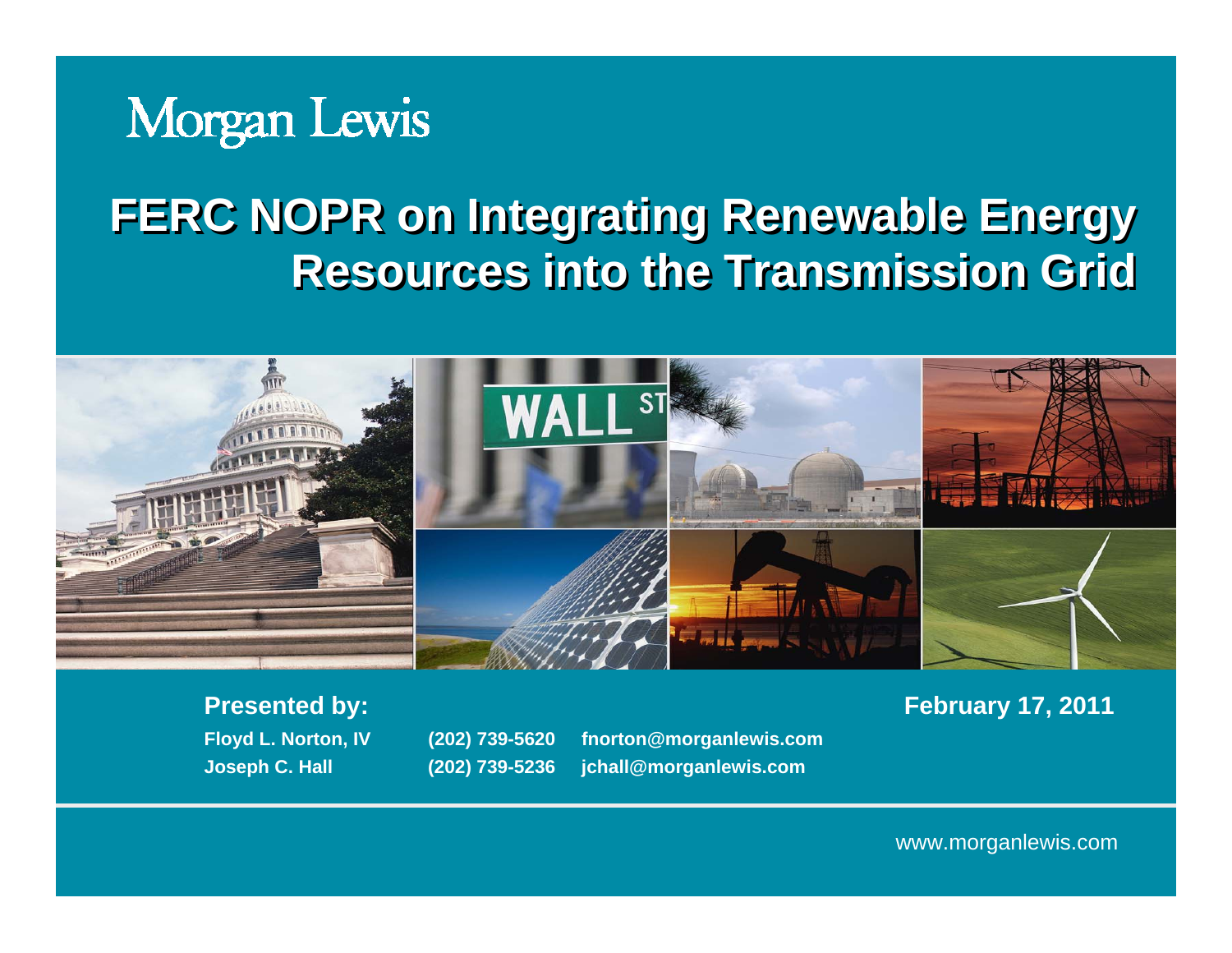#### Welcome to**Integrating Renewable Energy Resources into the Transmission Grid**

- $\bullet$  The audio will remain quiet until we begin. We will give periodic stand-bys until we are ready to begin at 1:00 p.m. (ET).
	- • Audio is available via **Audio Broadcast**; you will hear the audio through your computer speakers. Please do **NOT** close the Audio Broadcast window.
		- Make sure your speakers are ON and UNMUTED
		- Make sure your volume is turned up for the event
- • ONLY for attendees that are not able to hear audio through their computer speakers, you may join the teleconference. To do this, please:
	- •Close the Audio Broadcast window.
	- $\bullet$  Click on the REQUEST button on the Participants panel on the right-side of your screen to retrieve dial-in information.
	- • Tech Support: If you are experiencing issues with your audio broadcasting, please call 866-779-3239.
		- This event is listen only. Please use the Q&A tab to communicate with the presenters.

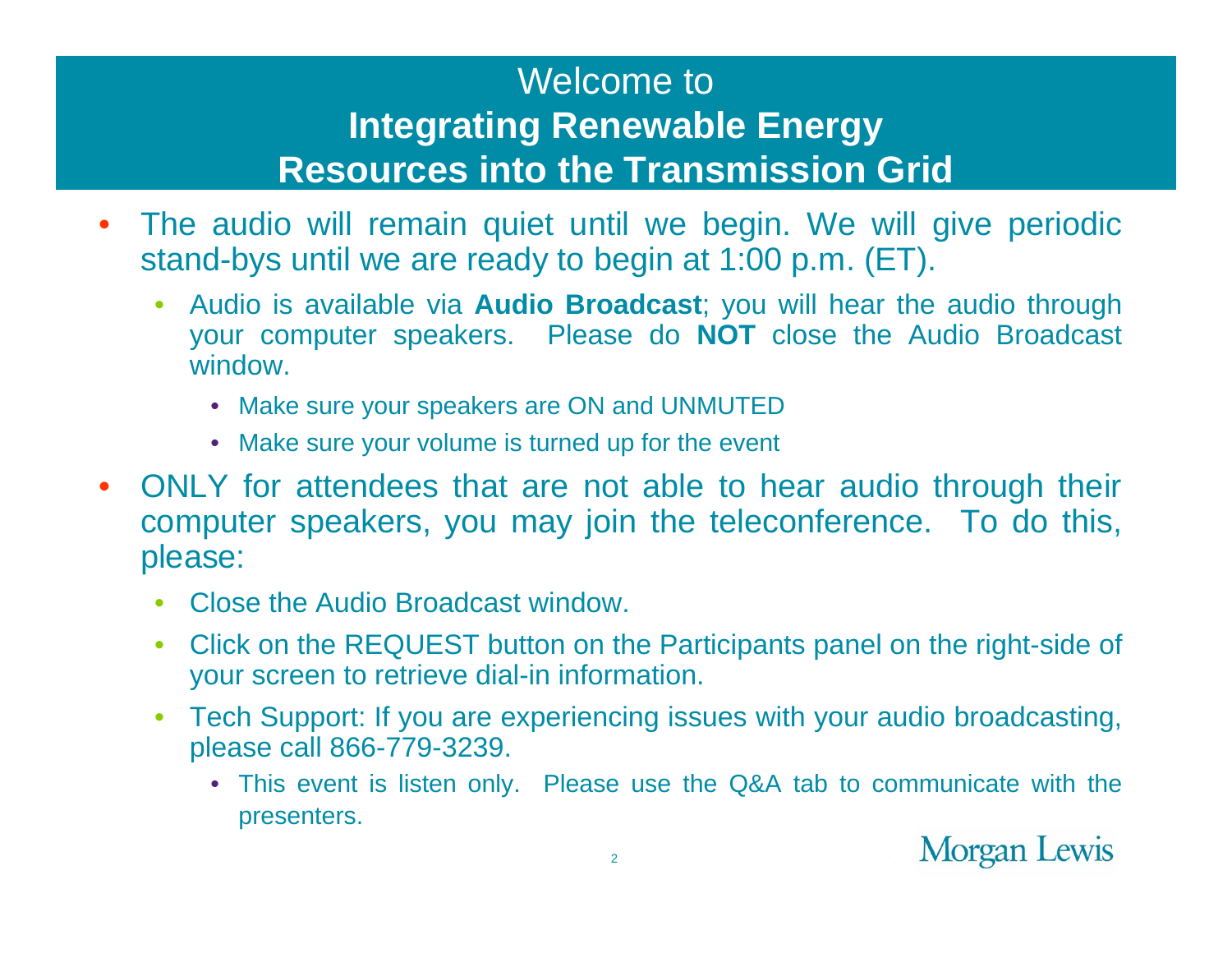## **DISCUSSION OVERVIEW**

- A combination of energy and environmental public policy initiatives and tax incentives has driven the rapid growth of wind and/or solar generation (or other variable energy resources ("VER")) in the United States in recent years.
- Among other public policy initiatives, a large number of states have implemented renewable portfolio standards ("RPS"), which must be satisfied within the next five to twenty years.
- Many electric utilities plan to satisfy their RPS obligations by either constructing VERs or by purchasing the output of such facilities.

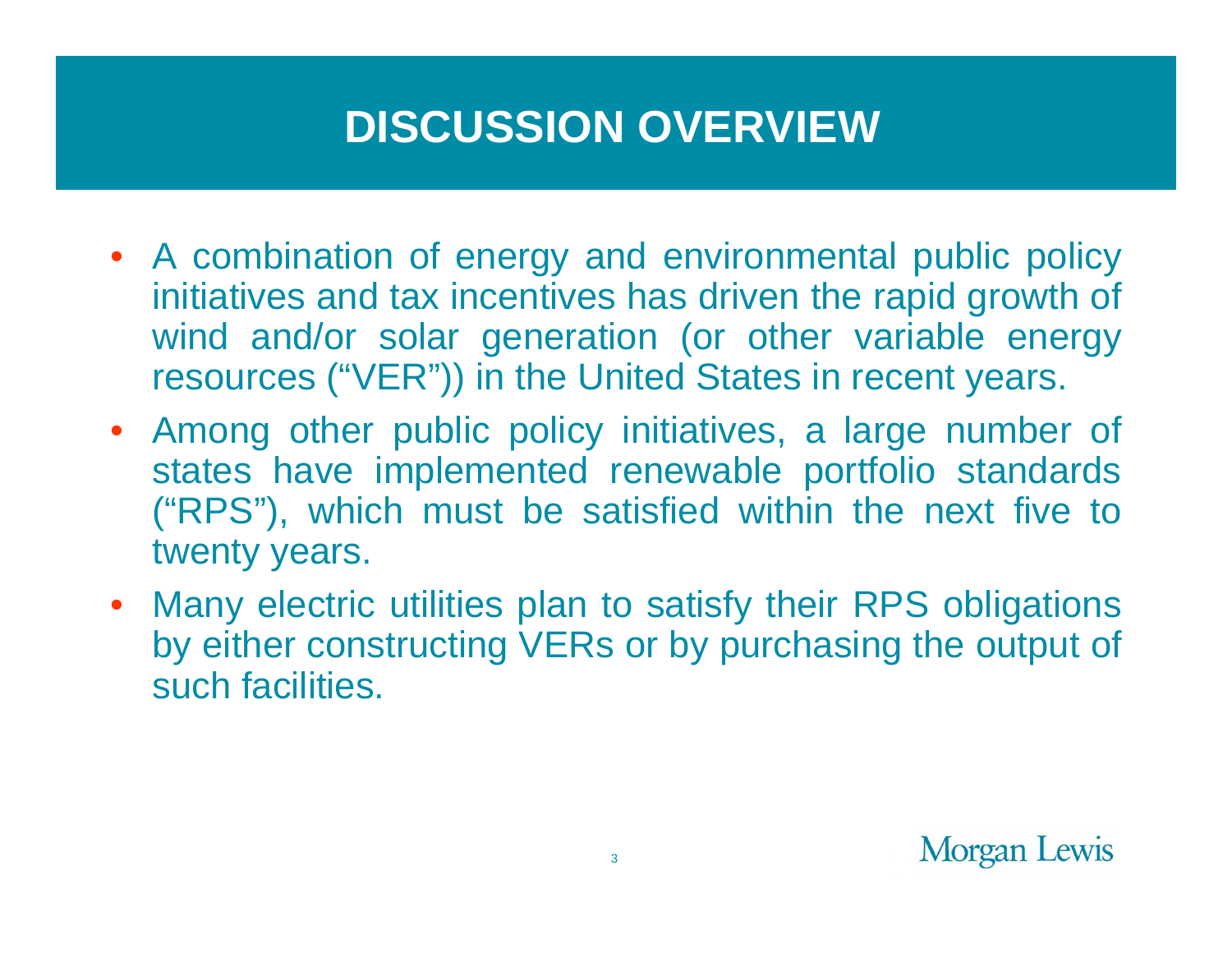#### **BACKGROUND - WHAT IS A VER?**

- For purposes of FERC's NOPR, a VER is "an electric generating facility that is characterized by an energy source that:
	- is renewable;
	- cannot be stored by the facility owner or operator; and
	- • has variability that is beyond the control of the facility owner or operator."
- FERC explains that "[t]his includes, . . . wind, solar thermal and photovoltaic, and hydrokinetic generating facilities."
- *See Integration of Variable Energy Resources*, 133 FERC ¶ 61,149 at P 1, fn 2. (2010).

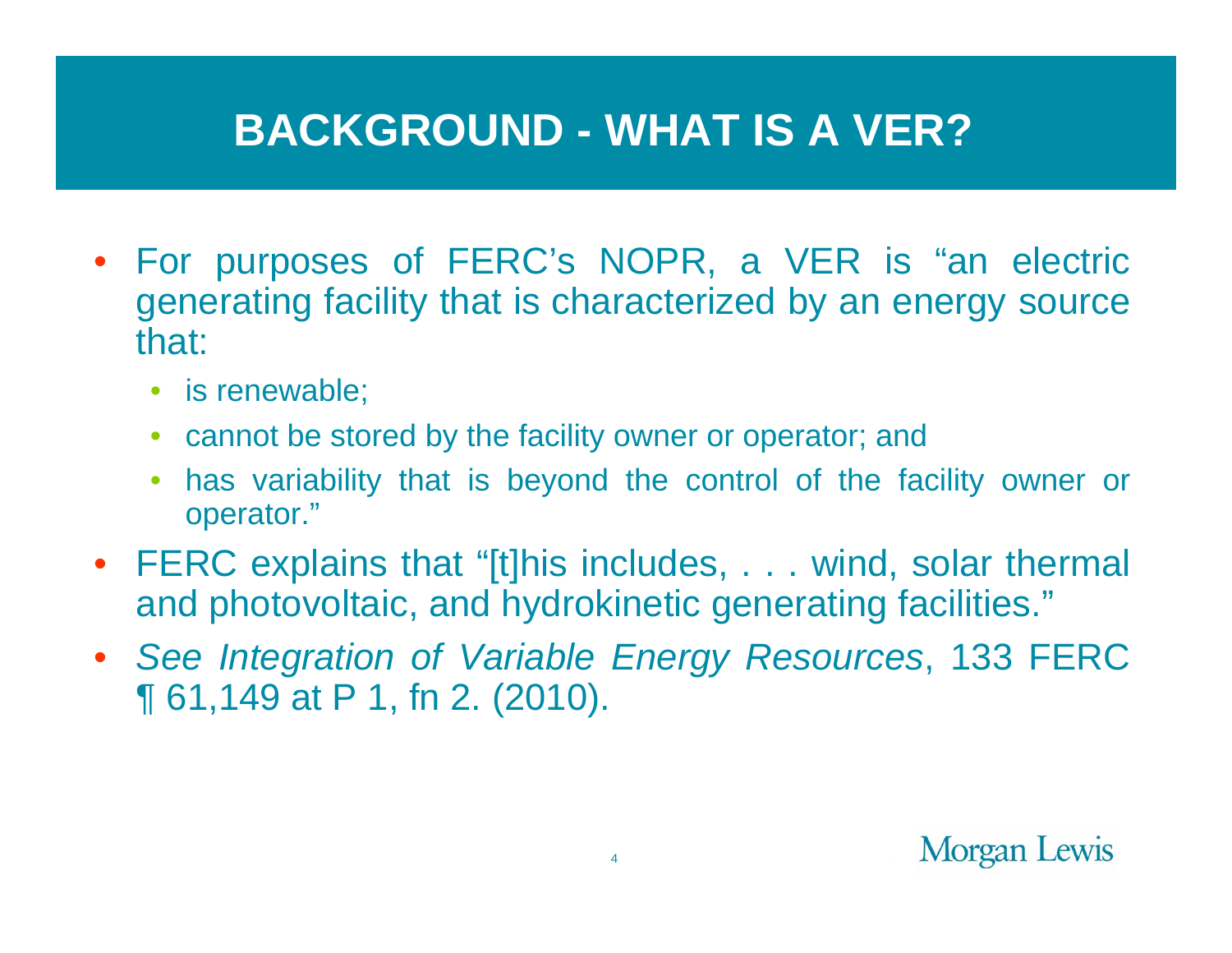#### **COMPLICATIONS ASSOCIATED WITH INTEGRATION OF VERS INTO BULK POWER SYSTEMS**

- Power Production Fluctuations: VER generation output fluctuates with the availability of the relevant "fuel" source
- When power production drops, system "reserves" must be relied upon in order to balance real-time generation and real-time load. The over-reliance on reserves drives up the costs of the reliable operation of bulk power systems.

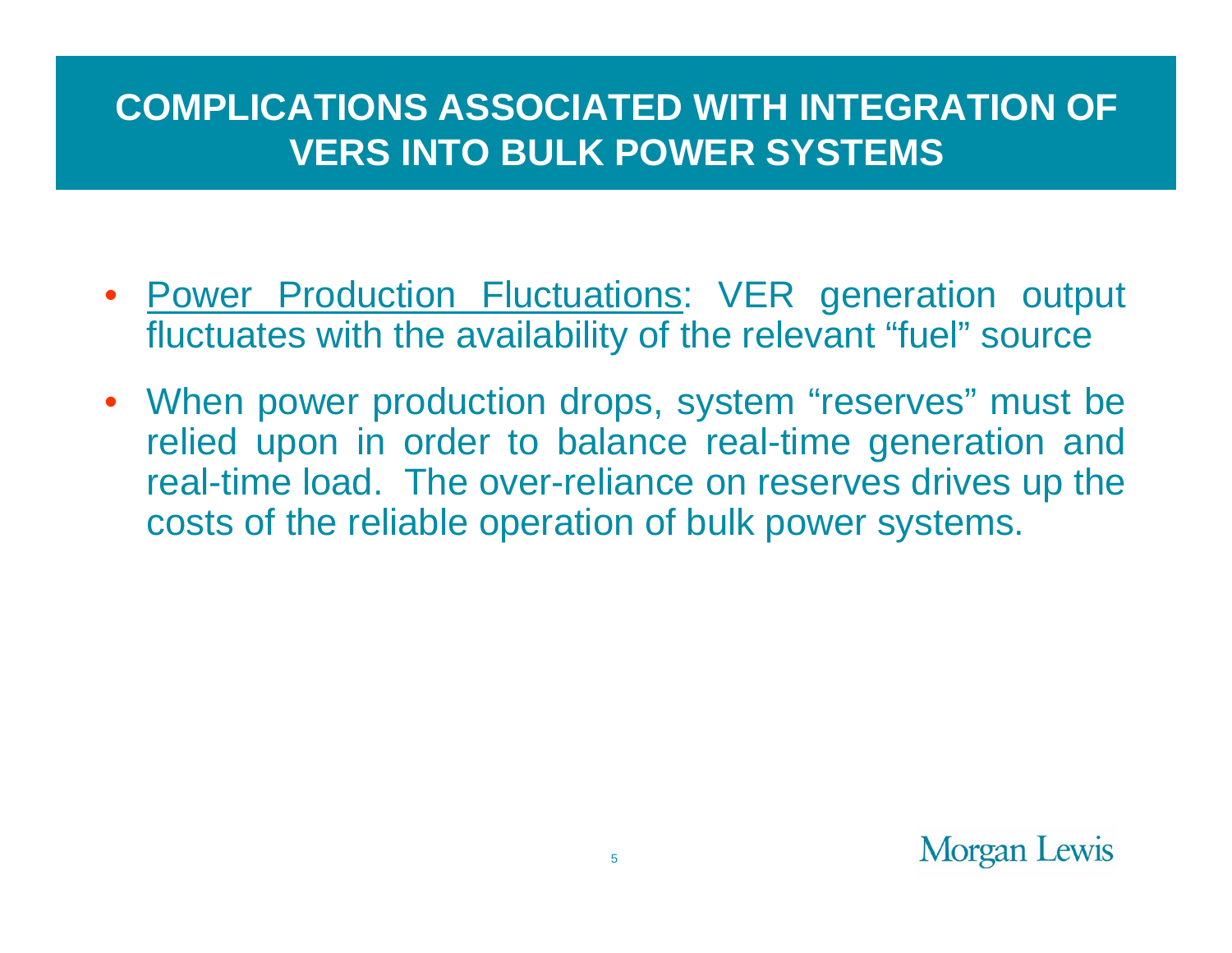#### **COMPLICATIONS ASSOCIATED WITH INTEGRATION OF VERS INTO BULK POWER SYSTEMS**

- Power Production Forecasting: Because VER output is variable, it is more difficult to forecast power production for VERs than conventional generation resources, thereby making it more difficult to operate and plan bulk power systems in real-time, as well as the near-term and longterm operating and planning horizons.
- Fluctuations in VER generation often cause "mismatches" between scheduled generation and associated scheduled transmission service.

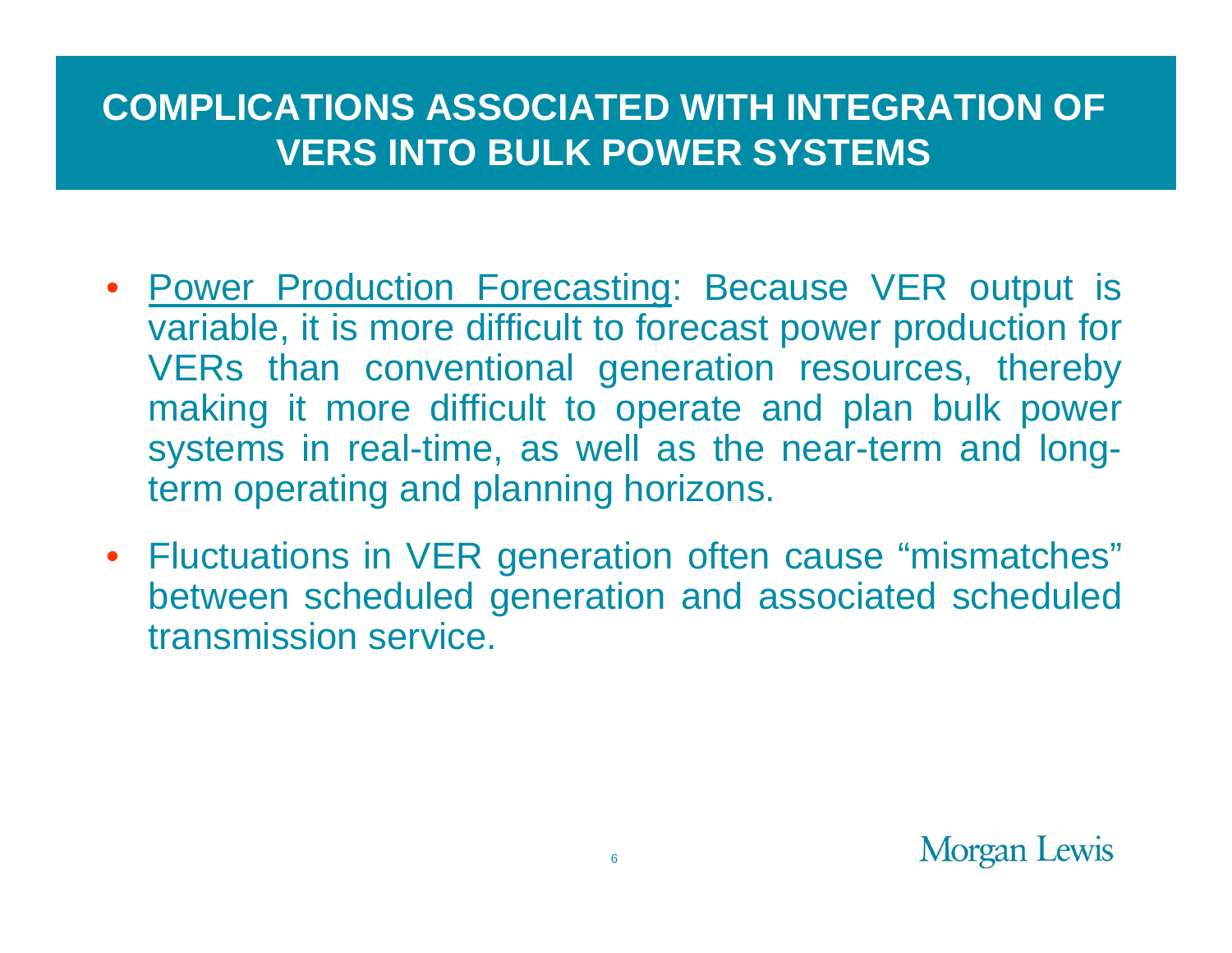## **FERC VER NOPR (DOCKET NO. RM10-11)**

- On November 18, 2010, in Docket No. RM10-11-000, FERC promulgated the VER NOPR to facilitate the integration of VERs into the bulk power system in light of, among other issues, the above complications.
- The VER NOPR reflects FERC's preliminary response to a January 21, 2010, "Notice of Inquiry" seeking industry feedback on the state of the integration of VERs into the bulk power system.
- Industry comments are due March 2, 2011.

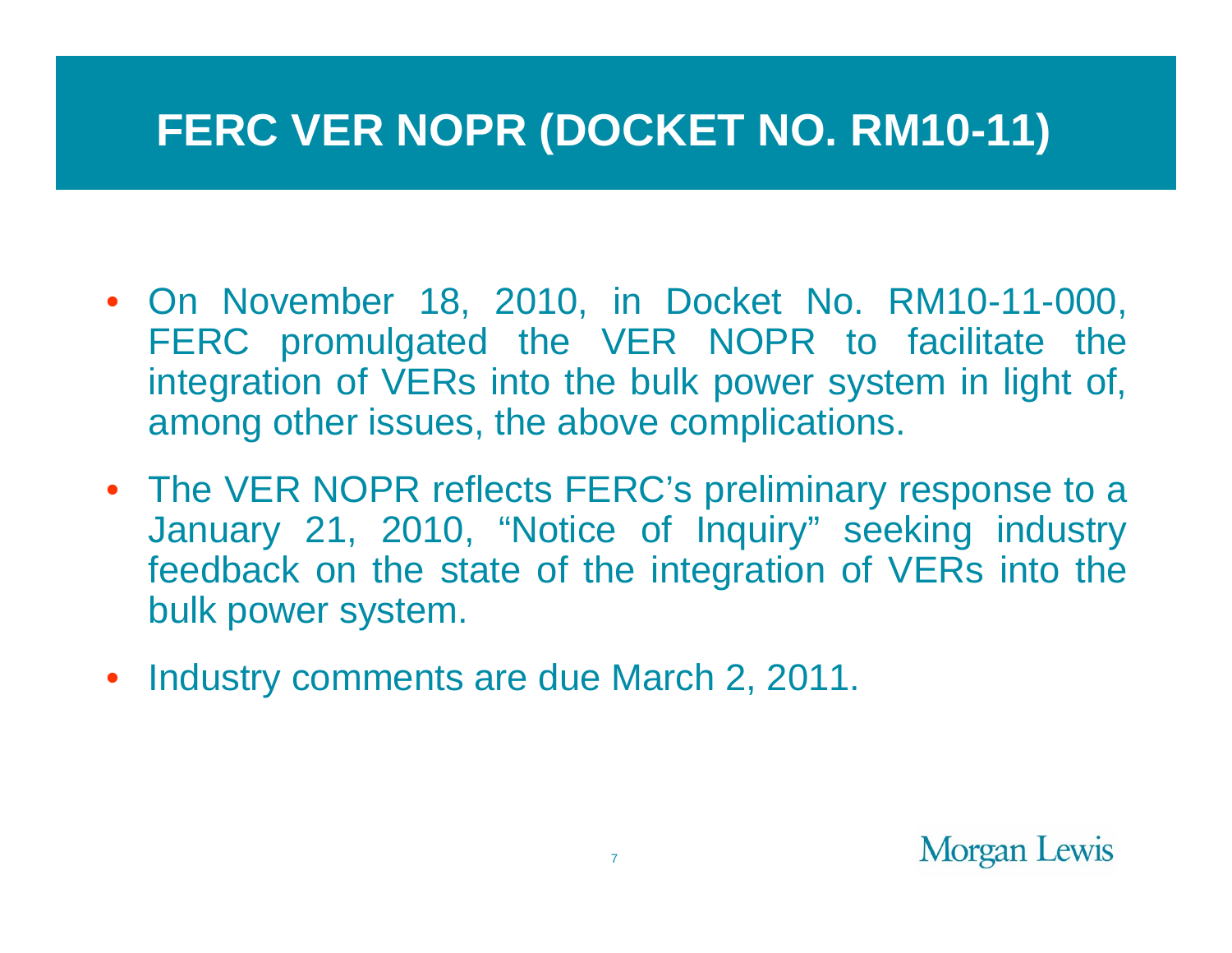## **FERC VER NOPR (DOCKET NO. RM10-11)**

The NOPR proposes to revise the current *pro forma* OATT and the *pro forma* LGIA in three ways to facilitate the integration of VERs into the bulk power system.

- $\bullet$  The first two proposals – a transition to intra-hour transmission service "schedules" under the *pro forma* OATT and a requirement under the *pro forma* LGIA that public utility transmission providers be given data for enhanced power output forecasting – focus on operational limitations associated with VERs.
- $\bullet$  The third proposal – a new Generation Regulation and Frequency Response Service to be provided under the *pro forma* OATT - allows public utility transmission providers to recover the costs of providing "generator regulation service." The costs recovered are those associated with holding generation capacity on-line and available to accommodate the moment-to-moment variations of generation output.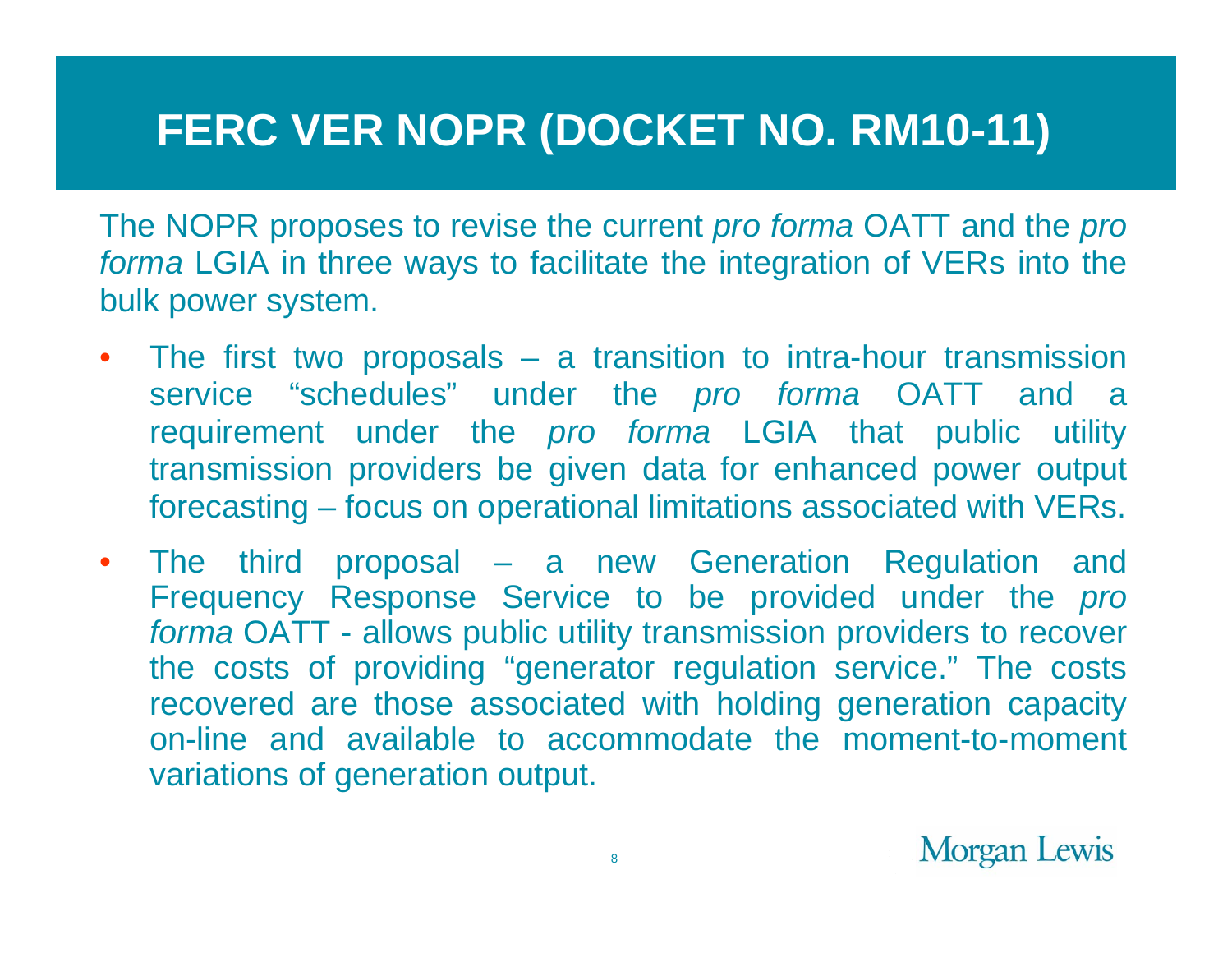#### **FERC VER NOPR - POLICY OBJECTIVES**

FERC explained that, among other anticipated benefits, proposals in the VER NOPR are meant:

- to preserve bulk system reliability by limiting VERs' tendency to lean on system reserves in order to balance system generation and load in real-time operations; and
- to ensure that public utility transmission providers are able to recover all costs associated with accommodating fluctuations in generation, especially those associated with **VERs**

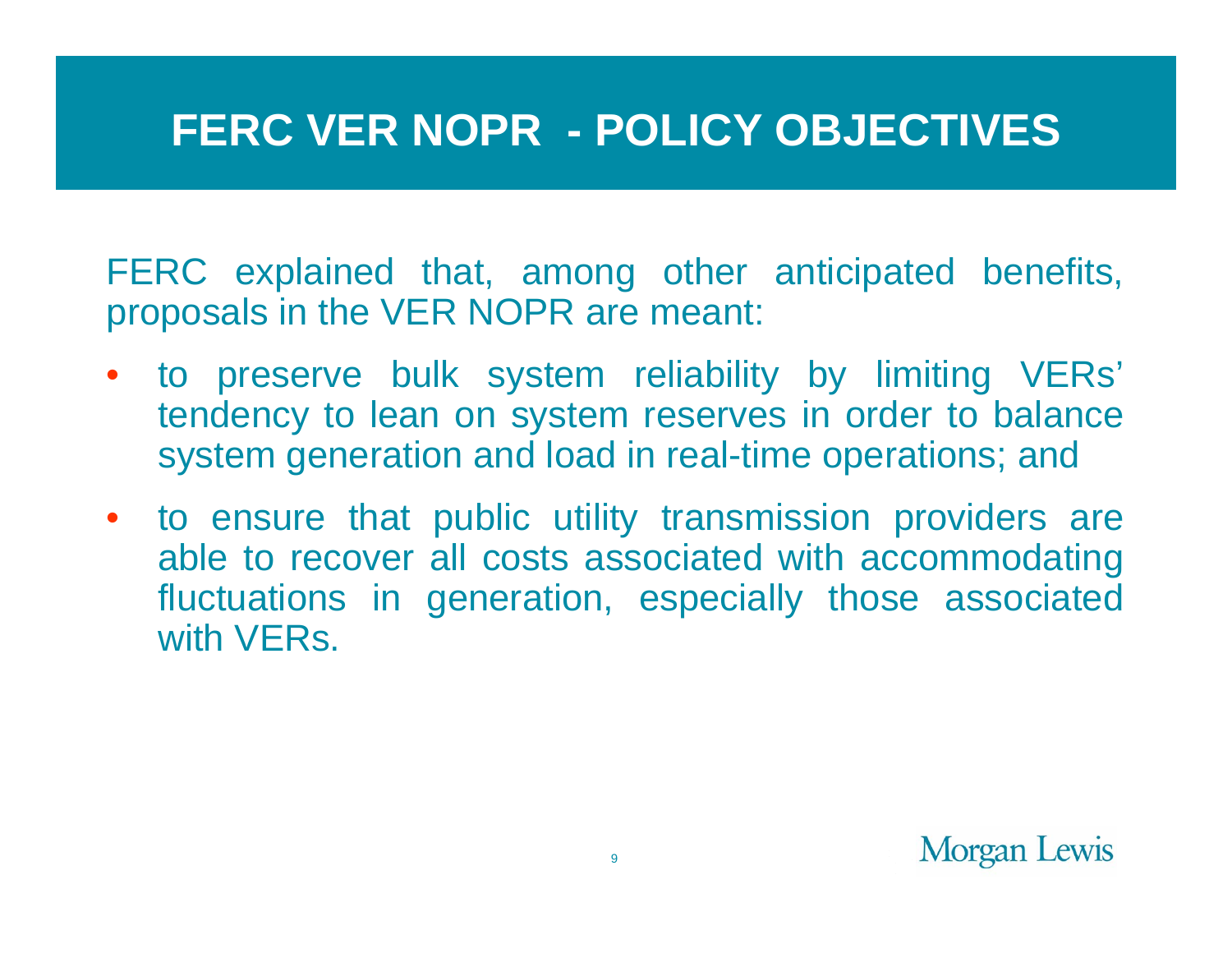#### **Historic Generation Dispatch**

- When FERC issued Order No. 888, the vast majority of generation resources interconnected to the bulk power system were dispatchable and, therefore, the OATT reflected some fundamental assumptions governing the scheduling of transmission service reservations.
- Order No. 888 reflects FERC's historical expectation that "[a] Generator should be able to deliver its scheduled hourly energy with precision." (*See* Order No. 888-A at 30,230)

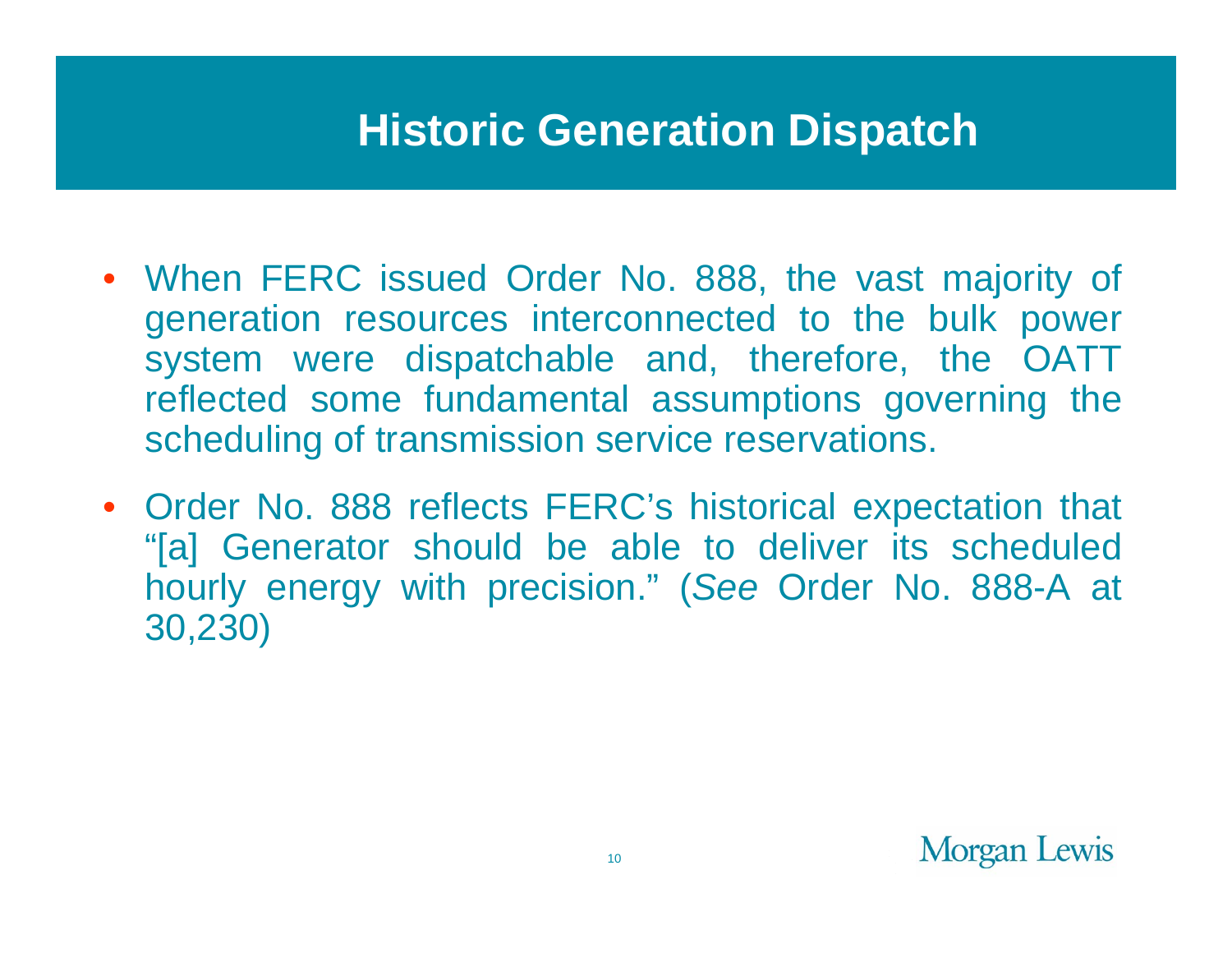#### *Pro Forma* **OATT Scheduling Provisions**

- The current *pro forma* OATT's transmission scheduling provisions (included in Section 13.8 and 14.6 of that tariff) reflect Order No. 888's generation dispatch assumption and provide that transmission scheduling should be conducted on "hour to hour" intervals.
- Changes in schedules currently are permitted up to twenty minutes before the next scheduling interval.

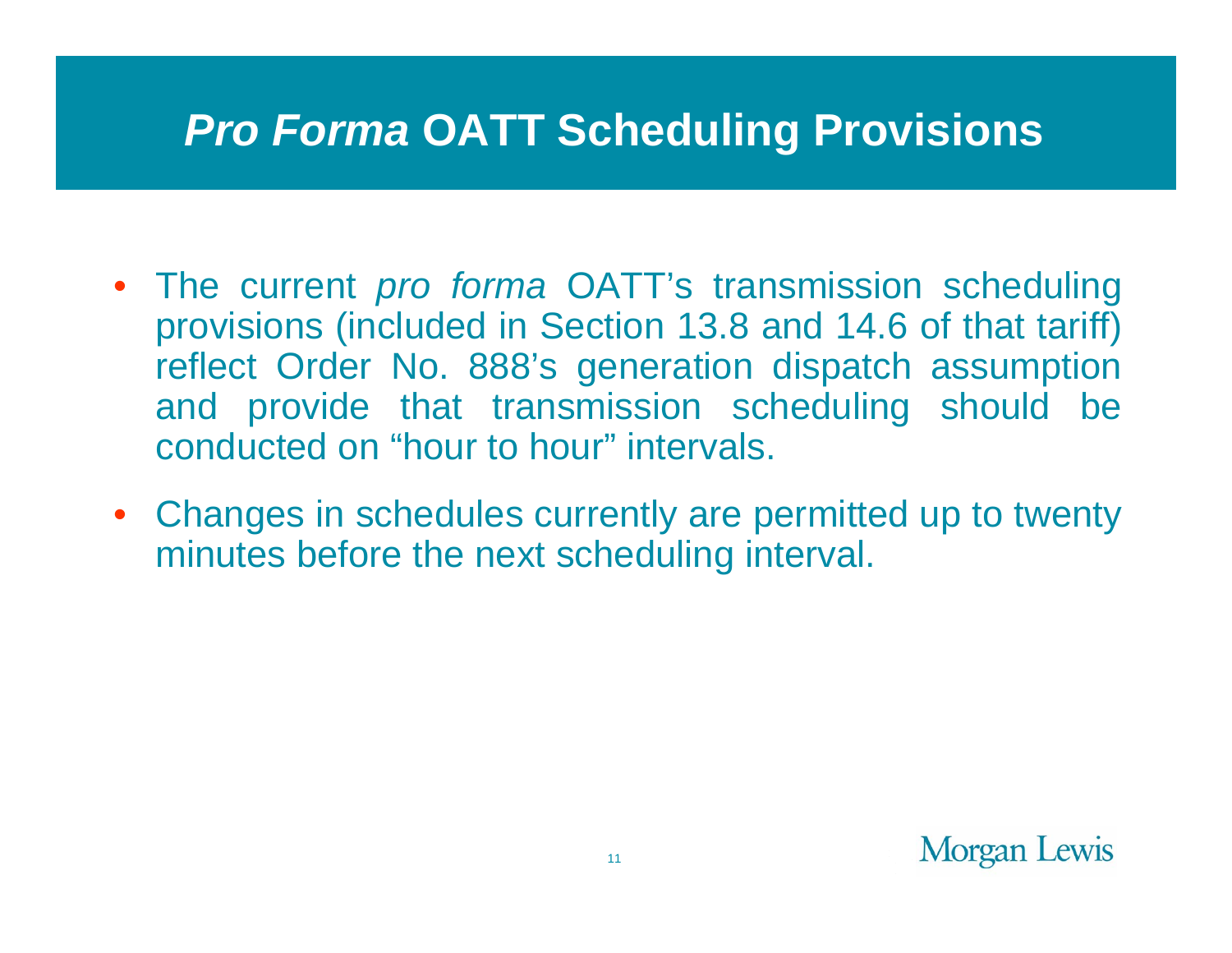#### **FERC's Preliminary Determinations Concerning** *Pro Forma* **OATT Scheduling Protocols**

- FERC made a preliminary determination that the *pro forma* OATT's hourly scheduling protocols are no longer just and reasonable and, in fact, may be unduly discriminatory as the default scheduling time periods.
- FERC preliminarily determined that hourly scheduling protocols may expose transmission customers (especially VERs) to "excessive or unduly discriminatory" generator imbalance charges and may not allow transmission providers to manage their transmission systems with maximum efficiency.

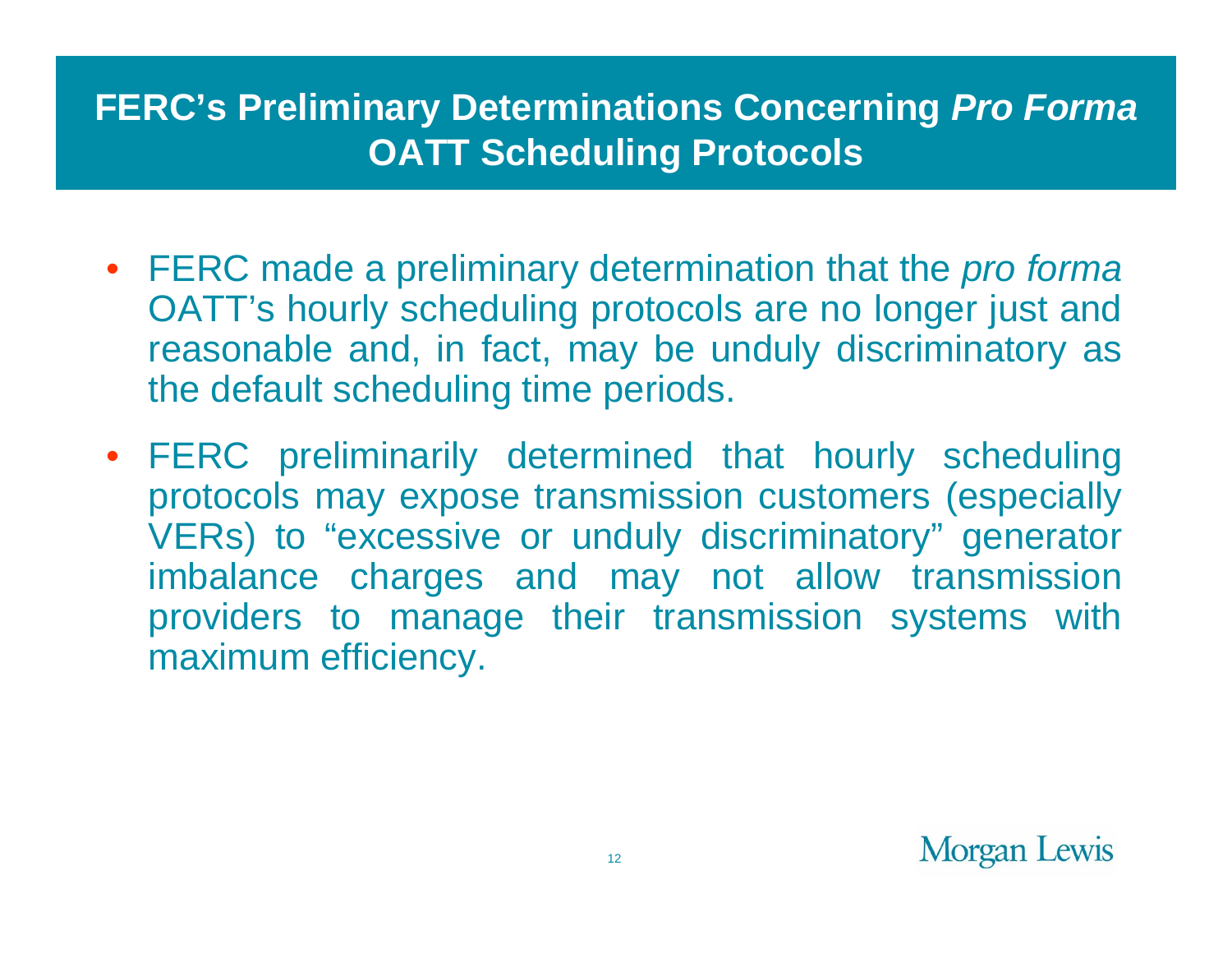#### **FERC's Preliminary Determinations Concerning** *Pro Forma* **OATT Scheduling Protocols**

- FERC explained that because transmission schedules are typically set 20 to 30 minutes ahead of the hour, the forecast of a VER's output (upon which its schedule is based) may be 90 minutes old by the end of the operating hour.
- Because of a VER's limited ability to adjust its schedule during the hour, generation output may not "match" the associated transmission schedules for the facility; the mismatch may result in an unnecessary reliance on a public utility transmission provider's reserves.

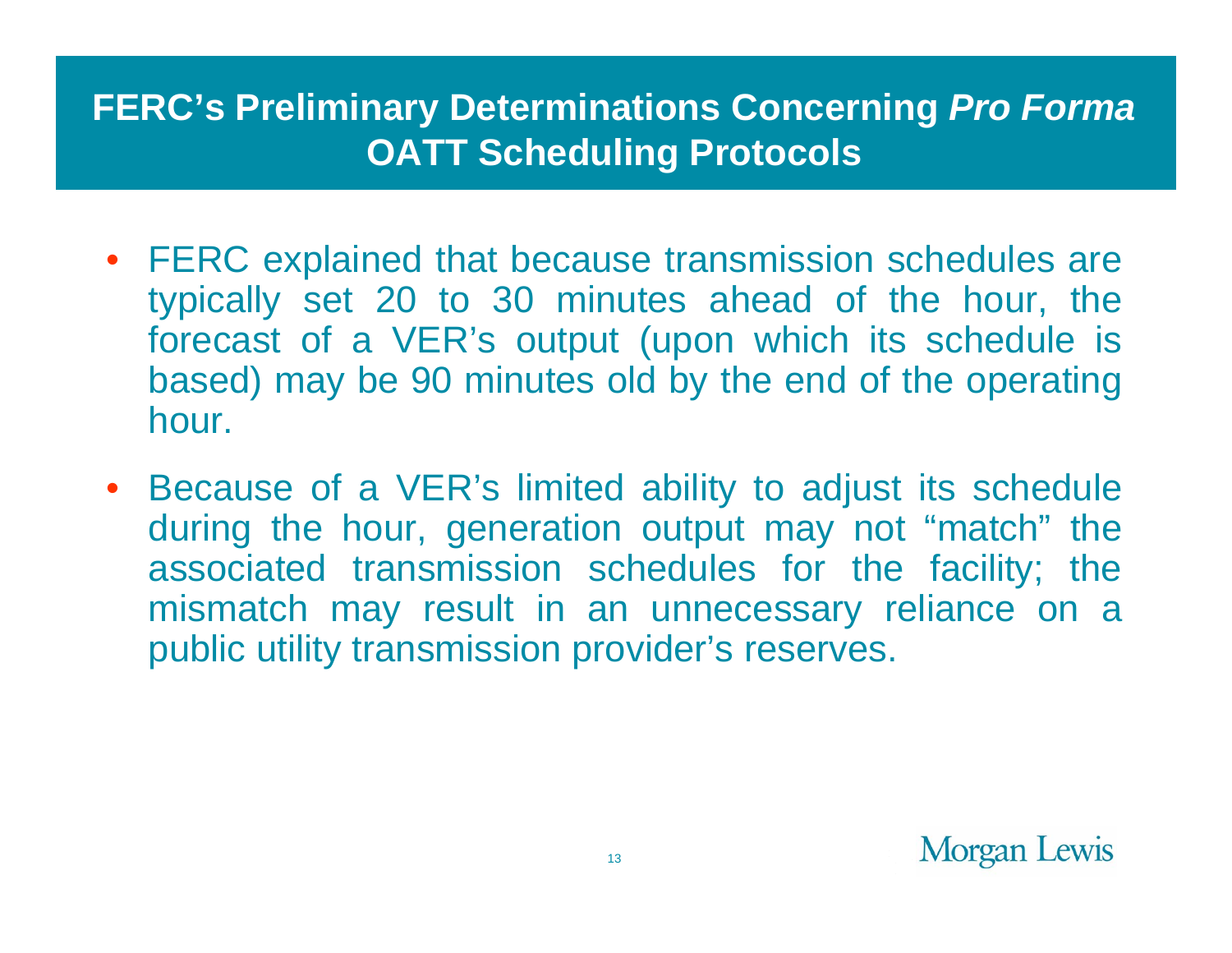#### **FERC's Proposed Amendment to** *Pro Forma* **OATT's Scheduling Procedures**

- FERC proposed to amend the *pro forma* OATT's scheduling procedures to provide transmission customers the option to schedule transmission service on an intrahour basis, at intervals of 15 minutes.
- Under the proposal, corrections to schedules can be made up to 15 minutes before the next relevant scheduling interval.
- FERC explained that the proposed transition to intra-hour scheduling is meant to better match generation output and transmission scheduling.
- Any additional cost associated with intra-hour schedules may be recovered through Schedule 1 of the *pro forma* **OATT**

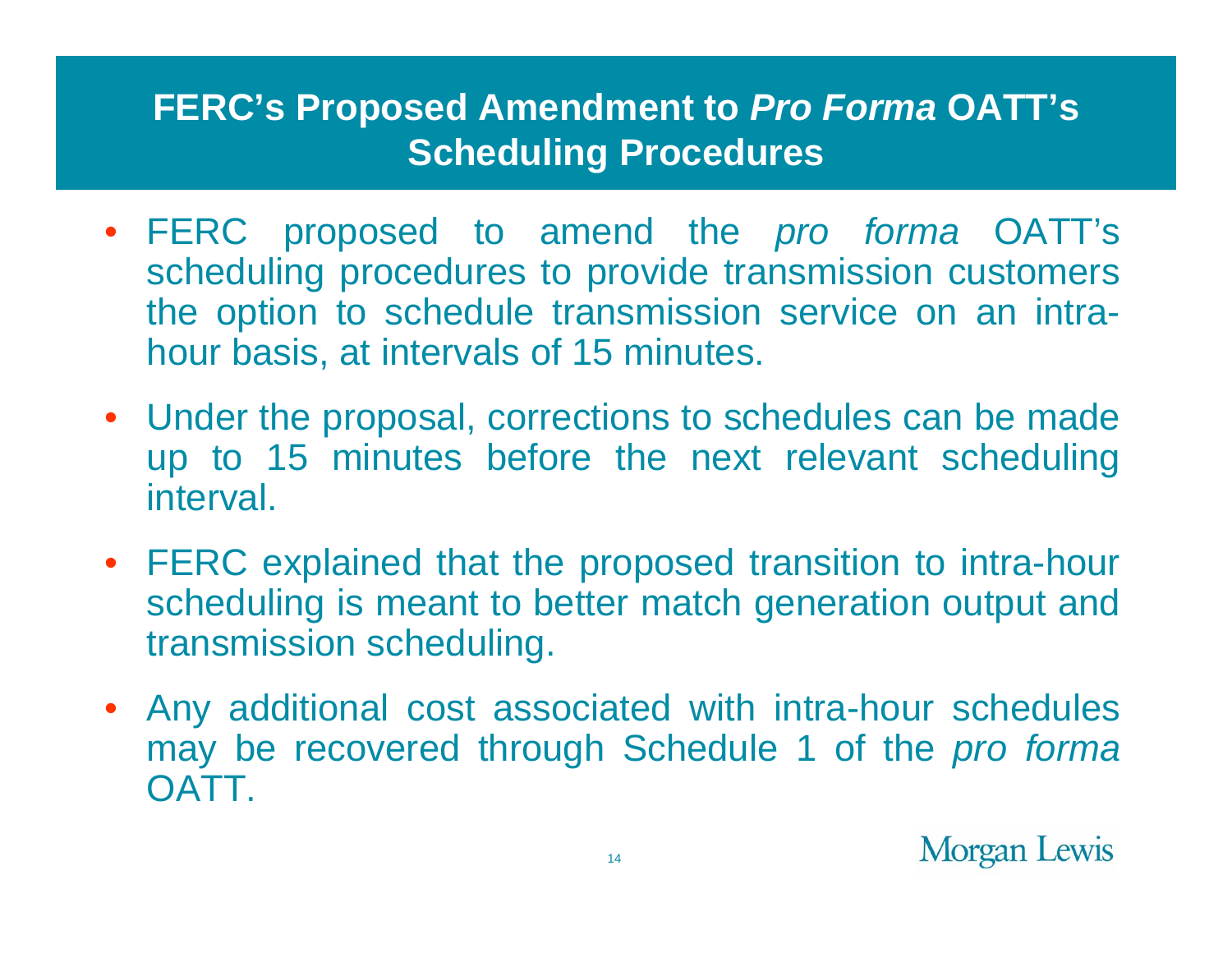- • **Greater "Situational Awareness":** 
	- • In the VER NOPR, FERC stressed that it believes that advanced power production forecasting tools and procedures would provide public utility transmission providers with greater "situational awareness" of their bulk power systems and greatly assist utilities to manage their bulk power systems on a realtime, near-term and long-term basis.
	- FERC consequently preliminarily found in the VER NOPR that advanced power production forecasting "can play a significant role in removing barriers to the integration of VERs into the transmission system."
	- Applies to public utilities seeking VER-specific schedule 10 rate.

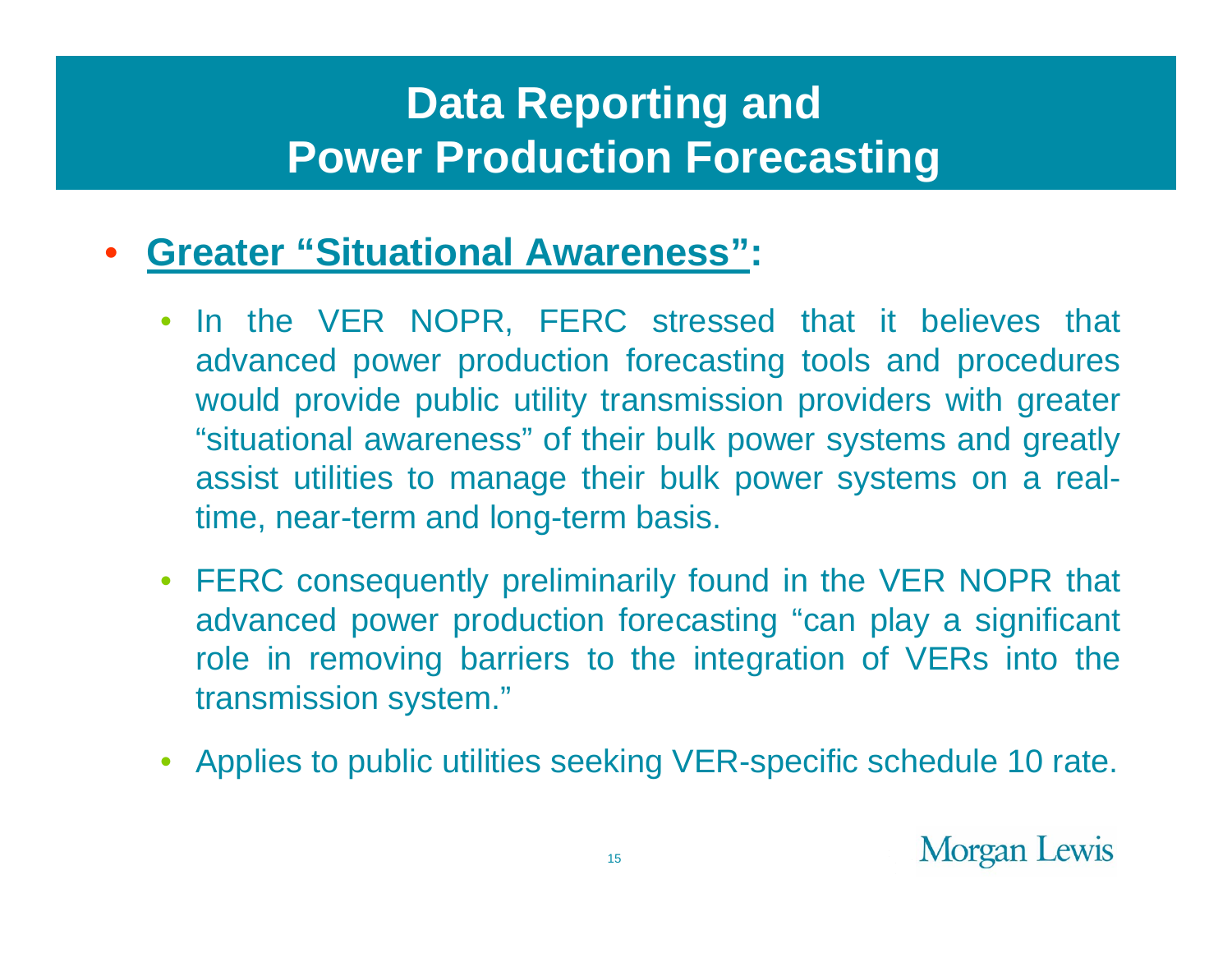- • Wind Generation: the Commission proposed to require wind generators to provide the public utility transmission providers to which they are interconnected site-specific information on, among other things:
	- temperature
	- wind speed/wind direction
	- atmospheric pressure
- Solar Generation: the Commission proposed to require solar generators to provide site-specific meteorological data including, but not limited to:
	- •temperature
	- atmospheric pressure
	- cloud cover

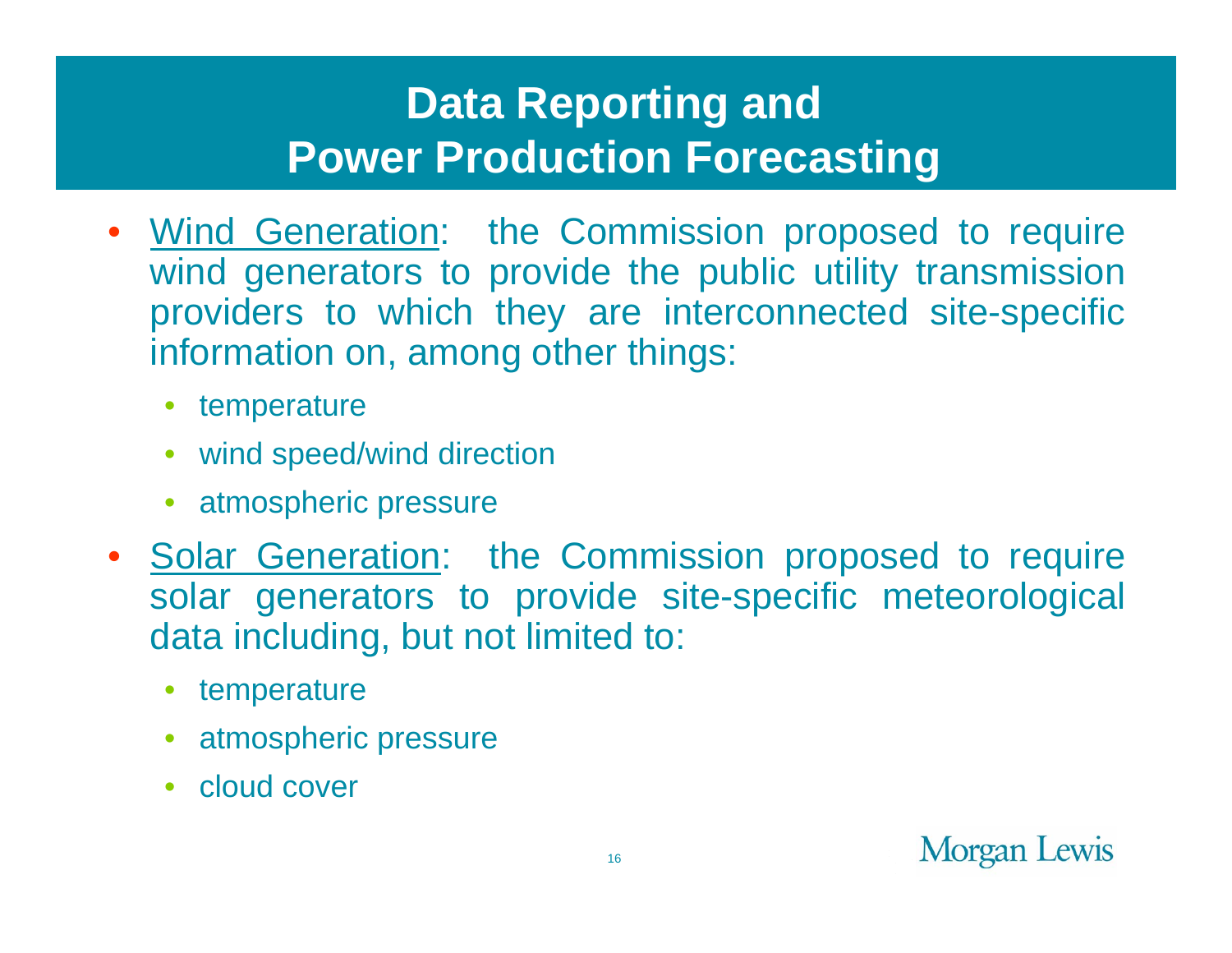- The Commission did not provide a comprehensive list of data that must be shared, but instead indicated that the public utility transmission provider and interconnection customers should negotiate what data will be shared.
- These data requirements would apply prospectively and not to existing LGIAs.

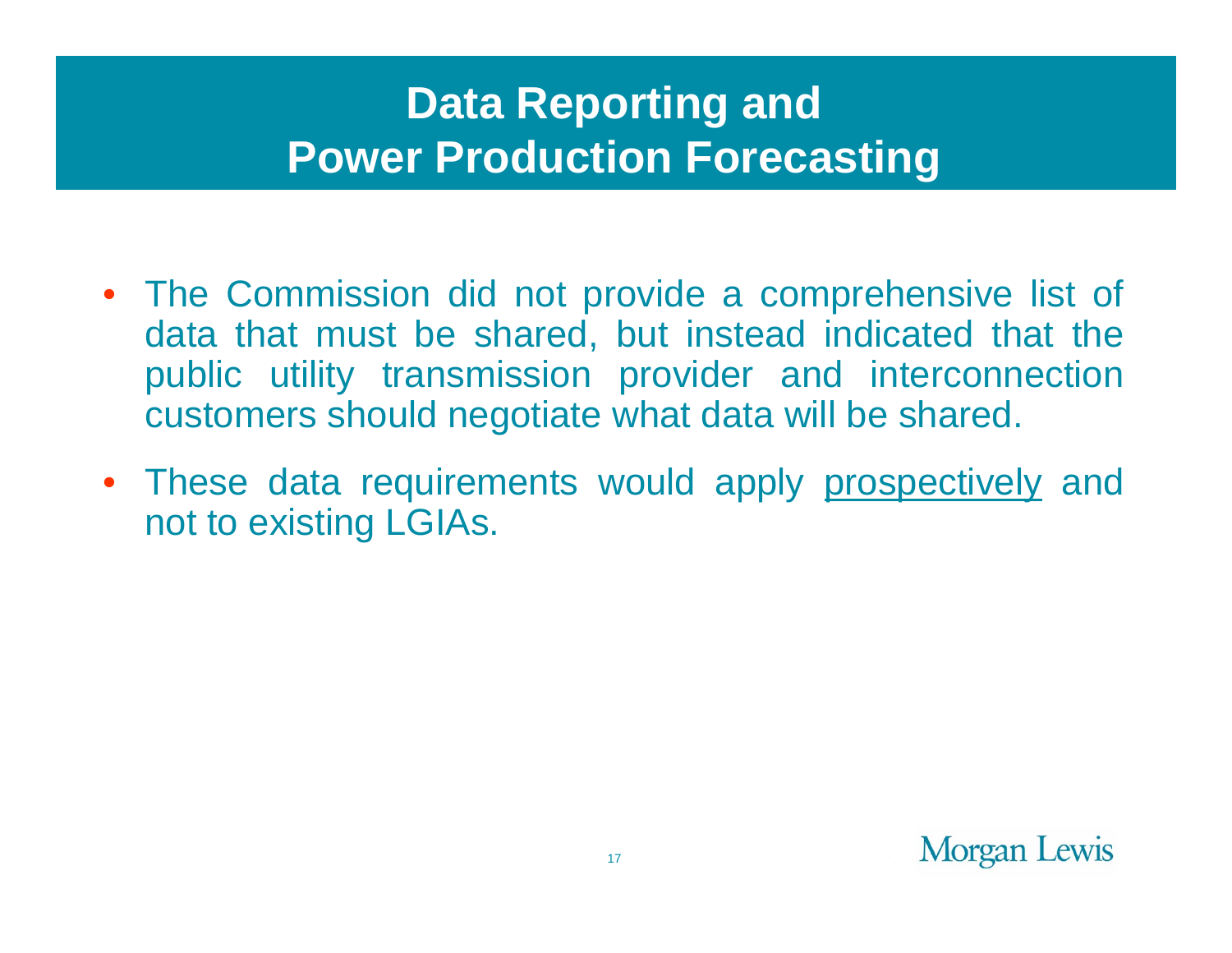- With respect to operational data, the Commission also proposed to revise the *pro forma* LGIA to require interconnection customers whose generating facilities are VERs to report to public utility transmission providers any forced outages that reduce the generating capability of their resource by 1 MW or more for at least 15 minutes or more.
- This information allows a public utility transmission provider to ascertain which fluctuations in VER production are the result of an outage or weather conditions.
- This requirement would also apply prospectively and not to existing LGIAs.

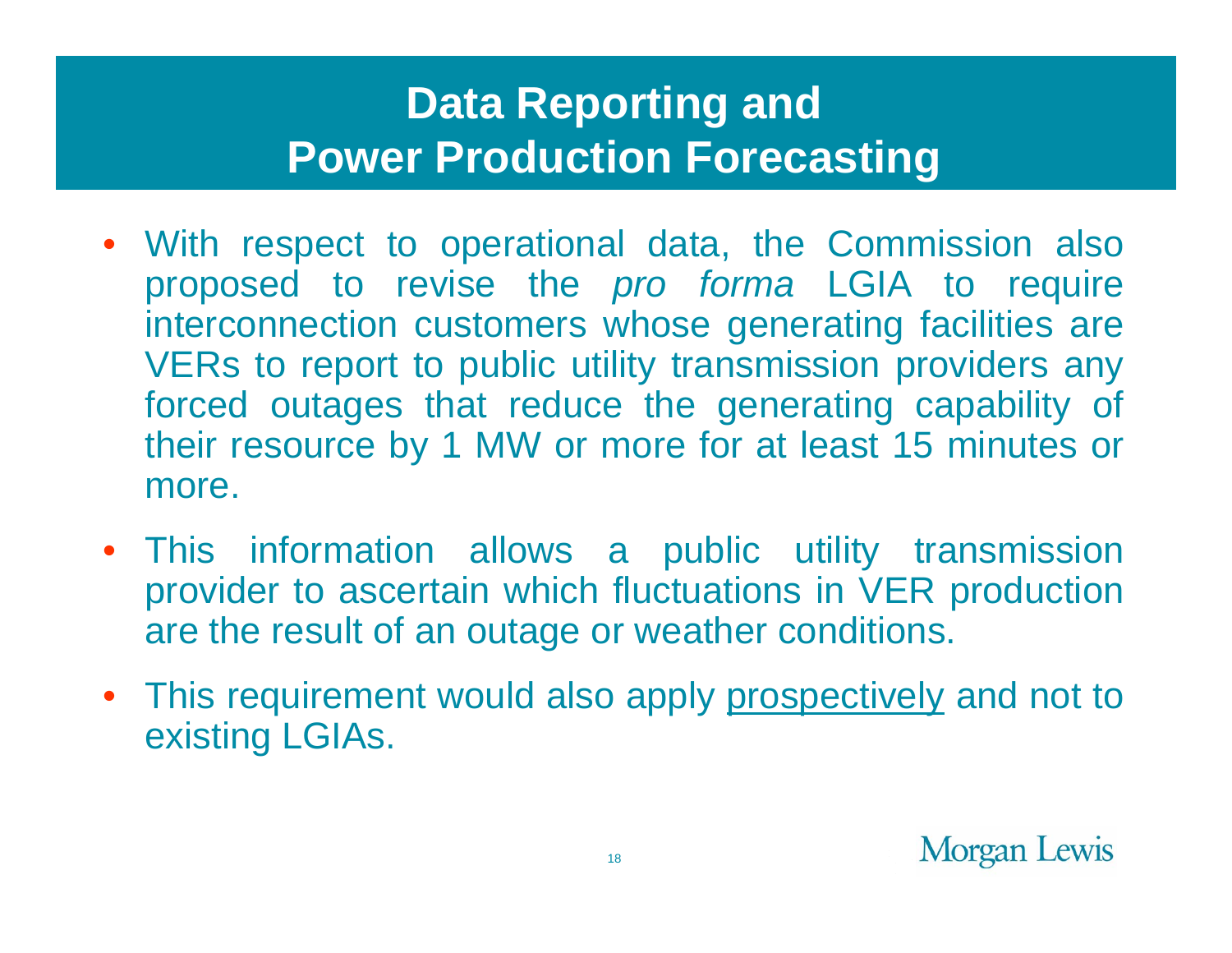## **Historic Ability to Recover Costs Associated With Generator Imbalances**

• FERC explained that a cost recovery "gap" presently exists for the recovery of the capacity costs associated with the mitigation of generator imbalances.

| <b>Imbalance Type</b> | <b>Capacity</b>   | <b>Energy</b> |
|-----------------------|-------------------|---------------|
| Generation            | Gap               | Schedule 9    |
| Load                  | <b>Schedule 3</b> | Schedule 4    |

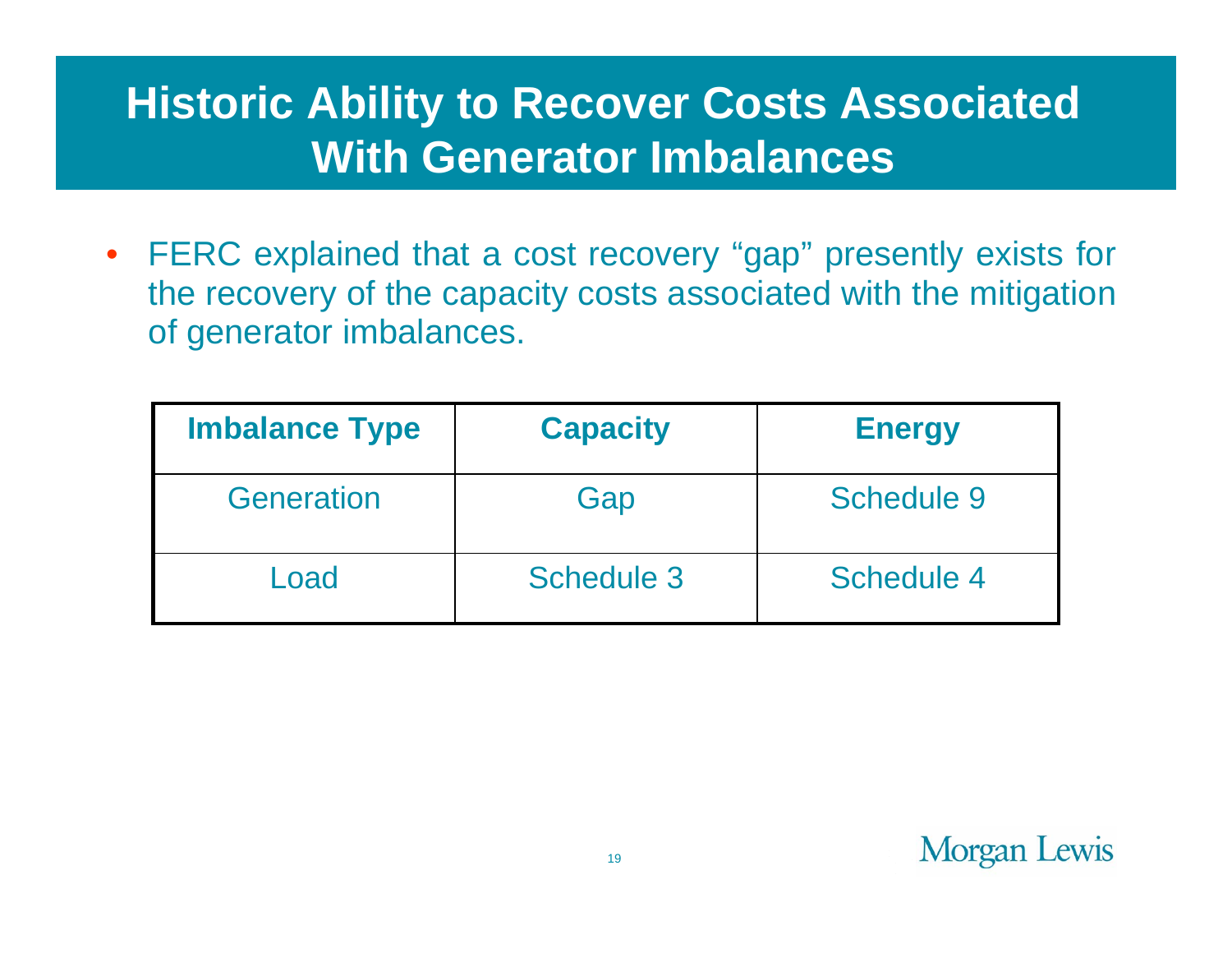#### **RECENT FERC PRECEDENT ON VER INTEGRATION**

- $\bullet$  **Northwestern Corporation (Dkt. ER09-1314): Proposal to require exporting wind generation to:** 
	- $\bullet$  Establish their own BAA and operate independently from Northwestern BAA.
	- Dynamically schedule their generation out of Northwestern's BAA into another BAA (including the installation of necessary metering/telemetry equipment); acquisition of firm transmission service to telemeter generation into another BAA.
	- Provide regulation reserves in an amount acceptable to Northwestern, including firm transmission service from and to the source of regulation.
- $\bullet$  **FERC rejected the filing (without prejudice)**
	- • Proposal conflicted with obligation to provide Generation Imbalance Service.
	- Proposal must support limitation to VERs.

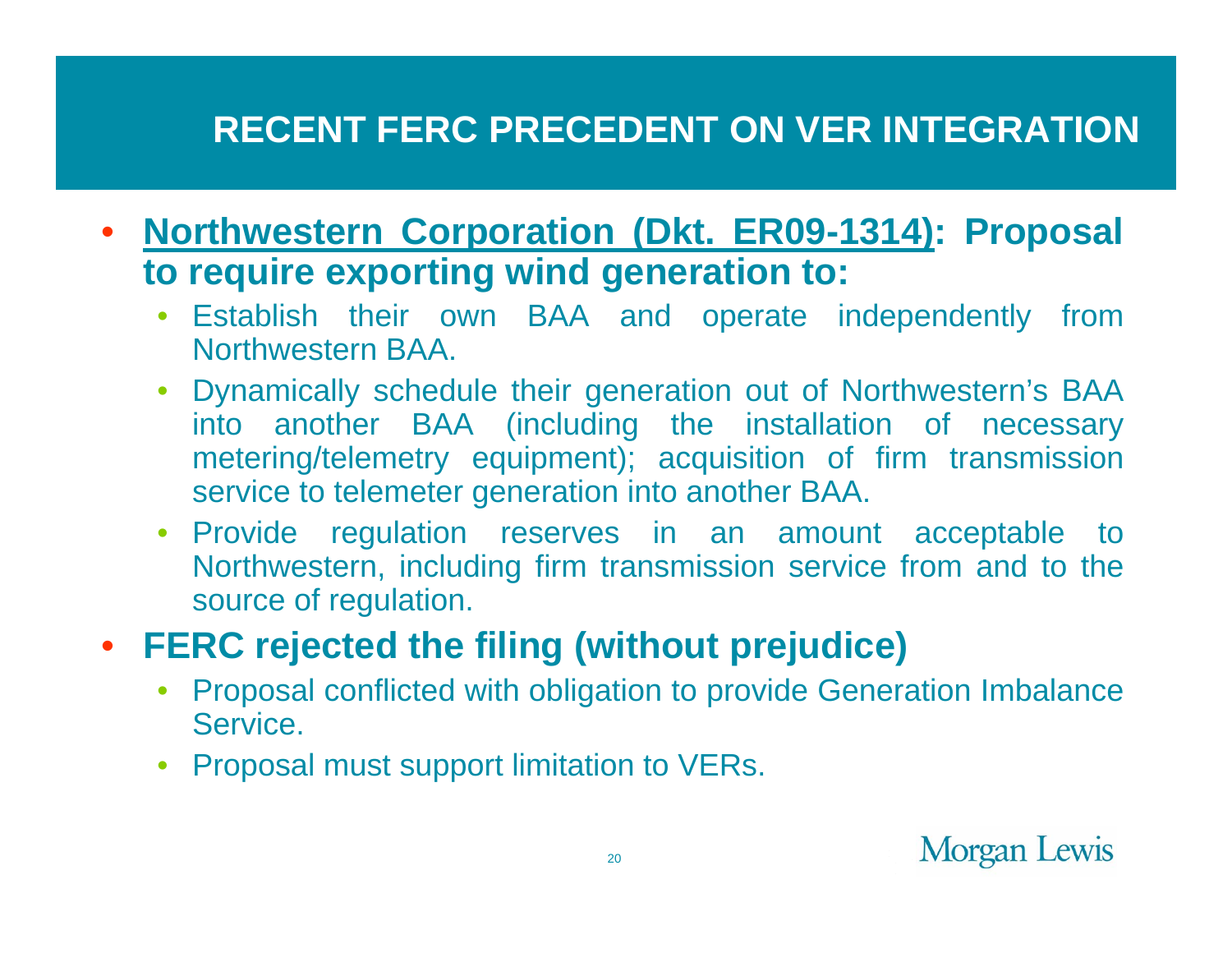#### **RECENT FERC PRECEDENT ON INTEGRATION OF VERS**

- $\bullet$  **Puget Sound Energy (Dkt. ER10-1436): Proposed Schedule 12 requiring all wind generation within Puget Sound BAA to purchase (or self-supply through dynamic scheduling) "Within-Hour Generation Following Service"**
	- $\bullet$  Percentage of wind generator's installed capacity that must be backed-up, determined based on data from the most recent calendar year to determine incremental variability of wind generation
	- $\bullet$  Incremental monthly cost of reserving one kilowatt of fast starting and quick responding gas-fired generation
		- Based on "proxy" peaking gas generation as opposed to base load hydro (or system average)
- **FERC rejected the filing (without prejudice)**
	- FERC rejected the use of an incremental rate based on proxy generation.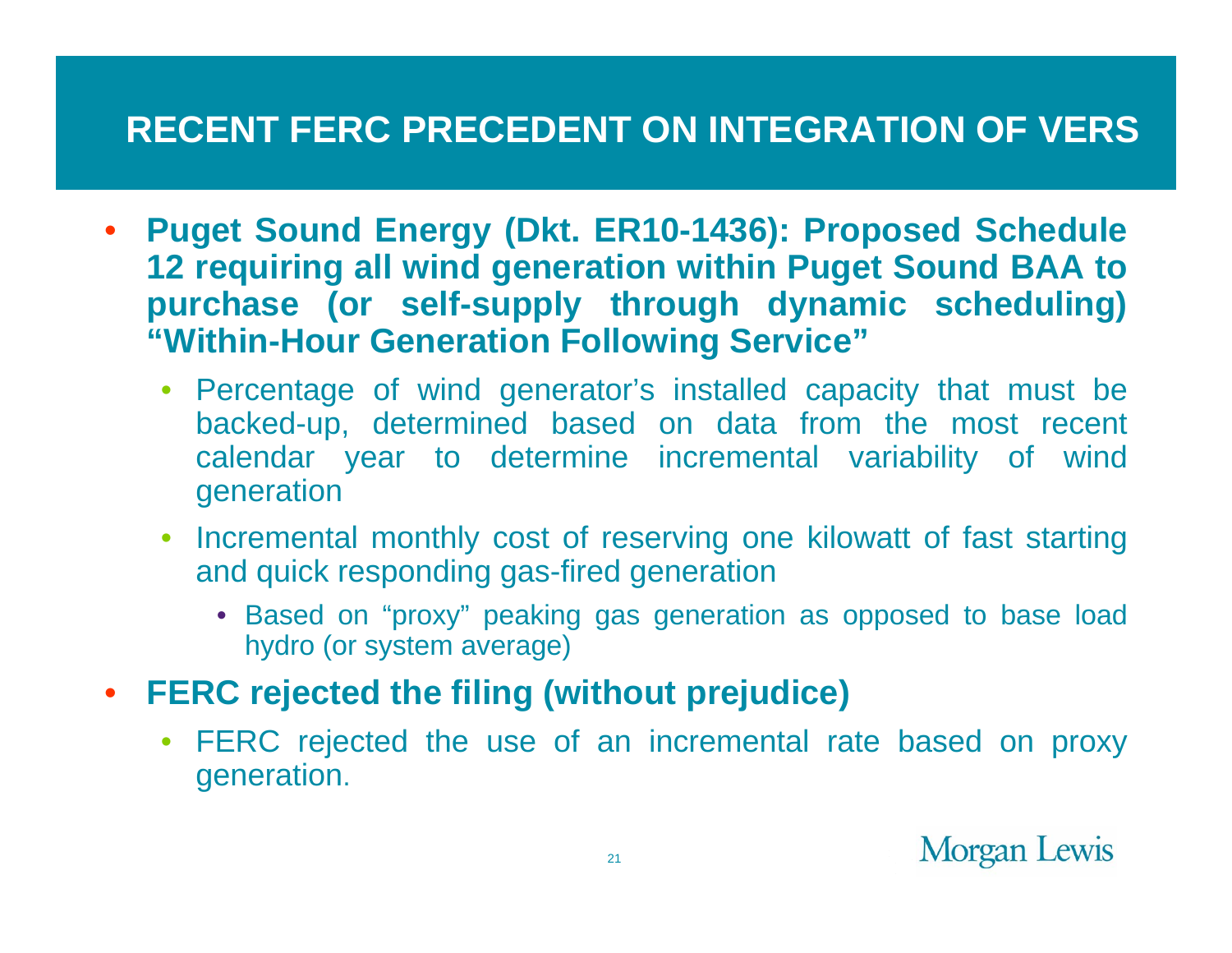#### **RECENT FERC PRECEDENT ON INTEGRATION OF VERS**

- • **Westar (Dkt. ER09-1273, ER11-2646): Proposed Balancing Area Services Agreement and new Schedule 3A that will require customers exporting from the Westar BAA to purchase (or selfprovide) generator regulation and frequency response service**
	- $\bullet$ Schedule 3A rate = Schedule 3 rate  $\times$  amount of generation capacity for which Westar is providing regulation service x "Regulation Percentage" based on fuel type
		- "Regulation Percentage" represents the amount of capacity Westar is required to commit, per MW of generation, in order to provide regulation service for a generator
			- 1.14% Dispatchable Resources
			- 4.02% Non-Dispatchable
				- (January 7, 2011 revised Compliance Filing)
- $\bullet$  **FERC accepted the proposal on an interim basis until SPP BAA consolidation/ancillary services market becomes operational (expected 2013).**

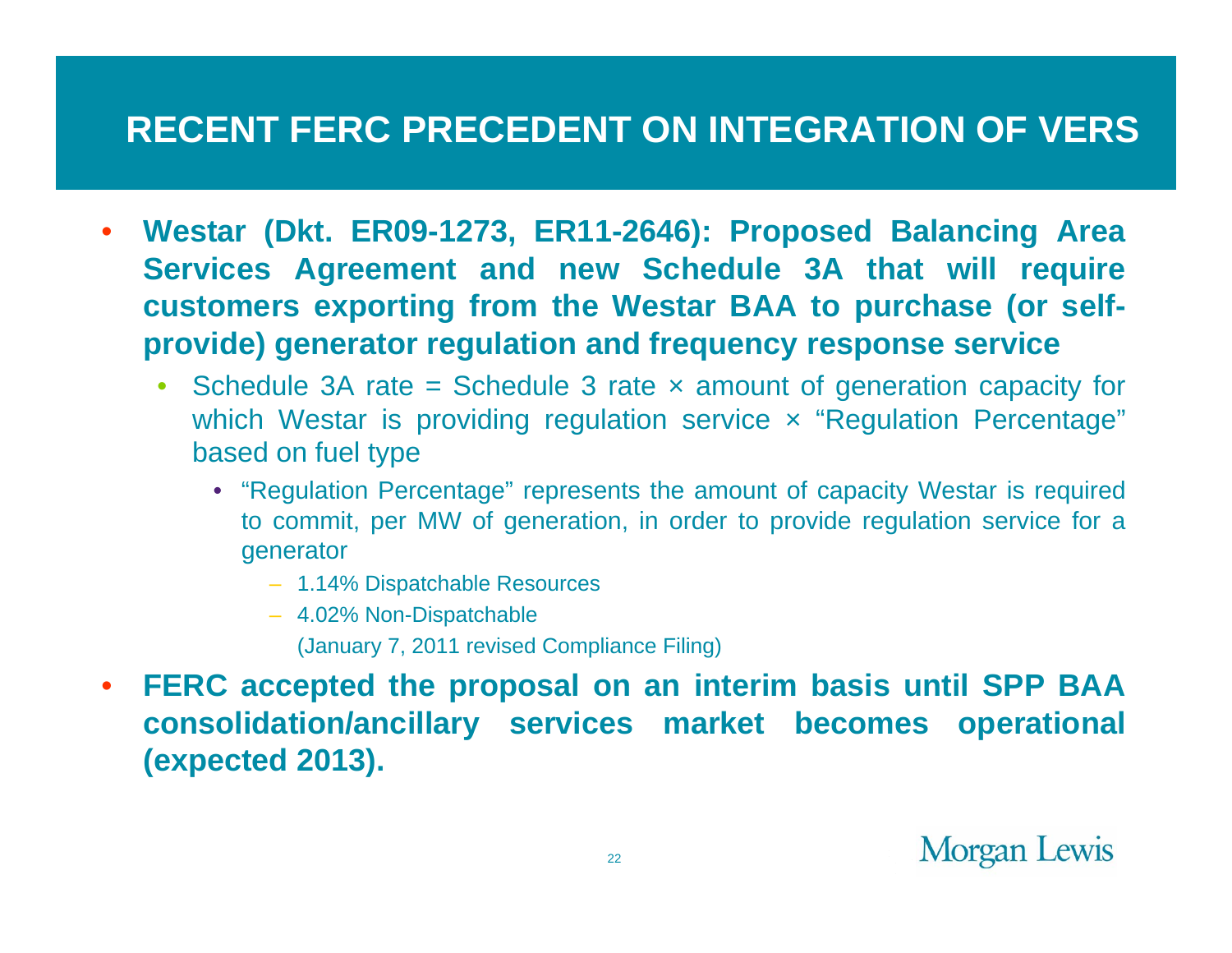## **Generator Regulation and Frequency Response Service – Proposed Schedule 10**

#### $\bullet$ **New Pro Forma Schedule 10:**

- The new Schedule 10 provides a mechanism to recover the costs of capacity underlying the generator regulation reserves used to mitigate generation imbalances, both when the relevant transmission customer is serving load within the transmission provider's BAA *and* when the customer is exporting to load in other **BAAs**
- A transmission customer must either take Generator Regulation and Frequency Response Service from the relevant public utility transmission provider or demonstrate that it has satisfied its regulation service obligation through "dynamic scheduling" of its generation to another BAA or self-supplying regulation reserve service from generation or non-generation resources.
- The public utility transmission provider cannot charge the transmission customer for regulation reserves under both Schedule 3 and the new Schedule 10.

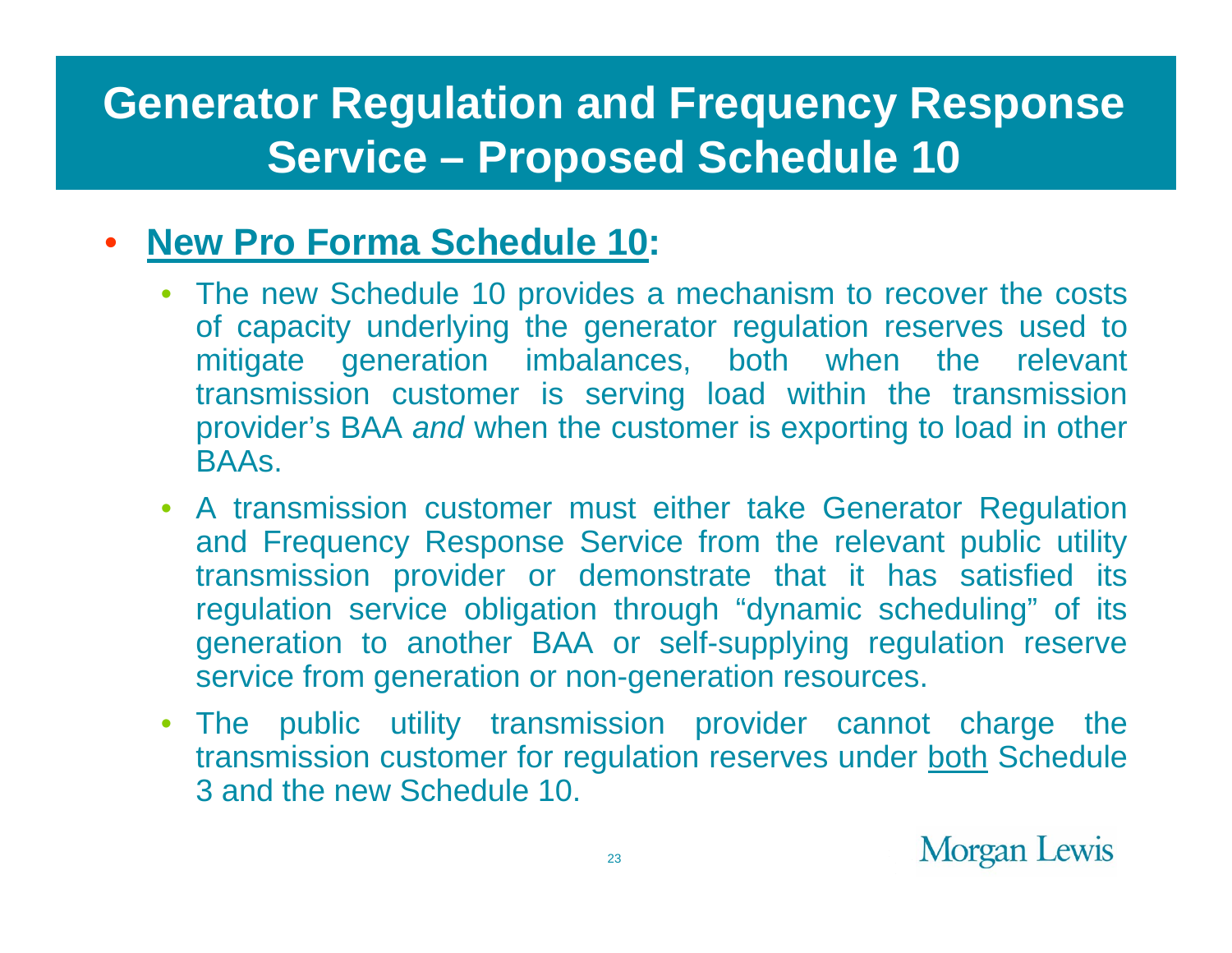## **Generator Regulation and Frequency Response Service – New Schedule 10**

- The Commission proposes that its new Schedule 10 should apply to *all* transmission customers delivering energy from all generators – not just VERs – located within a public utility transmission provider's BAA.
- The rate underlying the proposed Schedule 10 will be comprised of two components.
	- • a per-unit rate for regulation reserve capacity.
		- The regulation reserve capacity requirement is the cost and volume of unloaded generation or other non-generation resources held in reserve to accommodate load fluctuation (under Schedule 3) and generation fluctuation (under the new Schedule 10).
	- a volumetric value for reserve capacity.

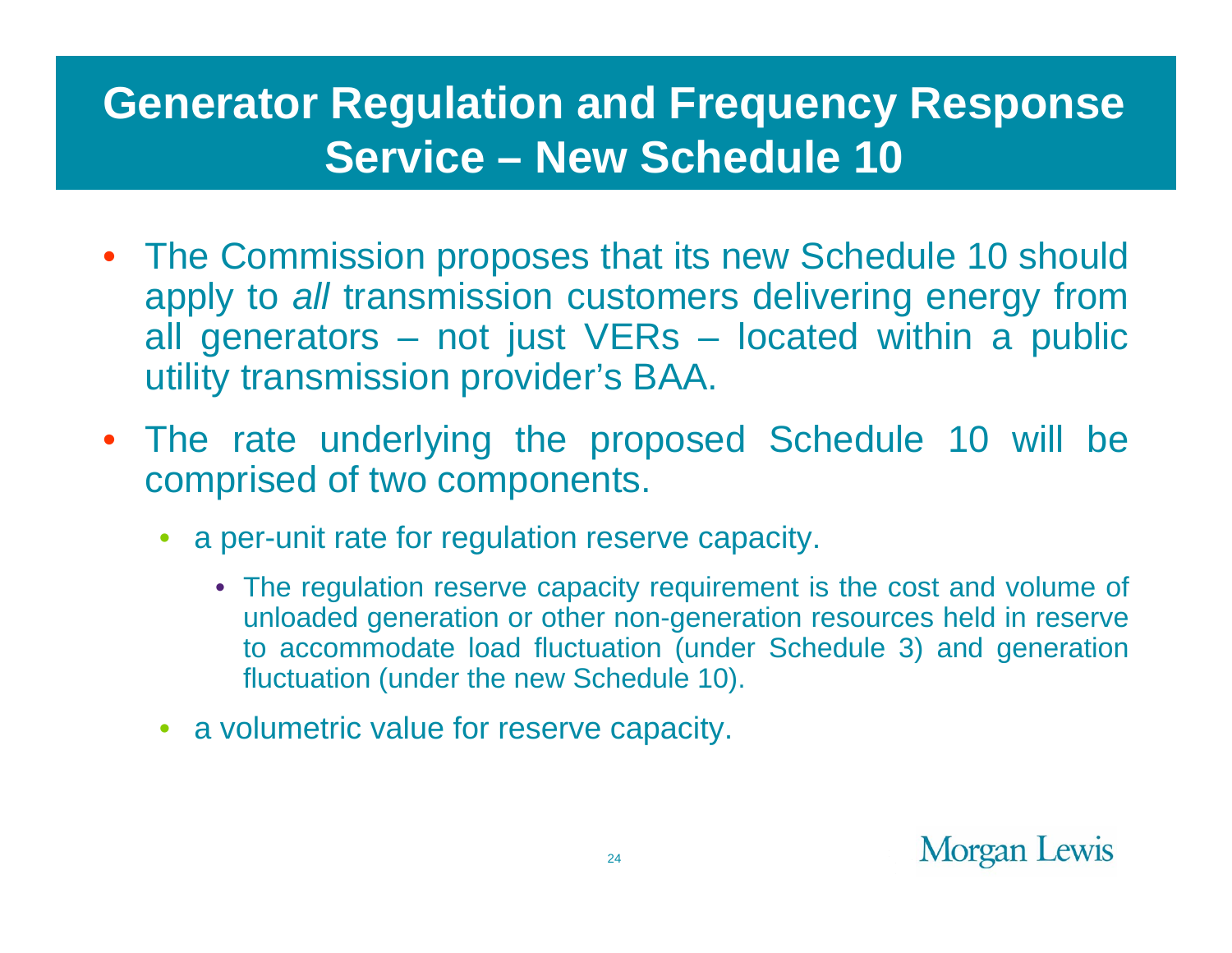## **Generator Regulation and Frequency Response Service – Proposed Schedule 10**

#### $\bullet$ **Same Rate As Schedule 3:**

- • Because the services provided under both Schedule 3 and the proposed Schedule 10 are designed to recover the costs of holding regulation reserve capacity online and available to meet system needs, the Commission proposes to allow the same rate currently established in a public utility transmission provider's Schedule 3 to be used when charging transmission customers under proposed Schedule 10.
- $\bullet$  A public utility transmission provider may make a filing to propose a different rate. Such a filing would be required to demonstrate that "the per-unit cost of regulation reserve capacity is somehow different when such capacity is utilized to address system variability associated with generator resources."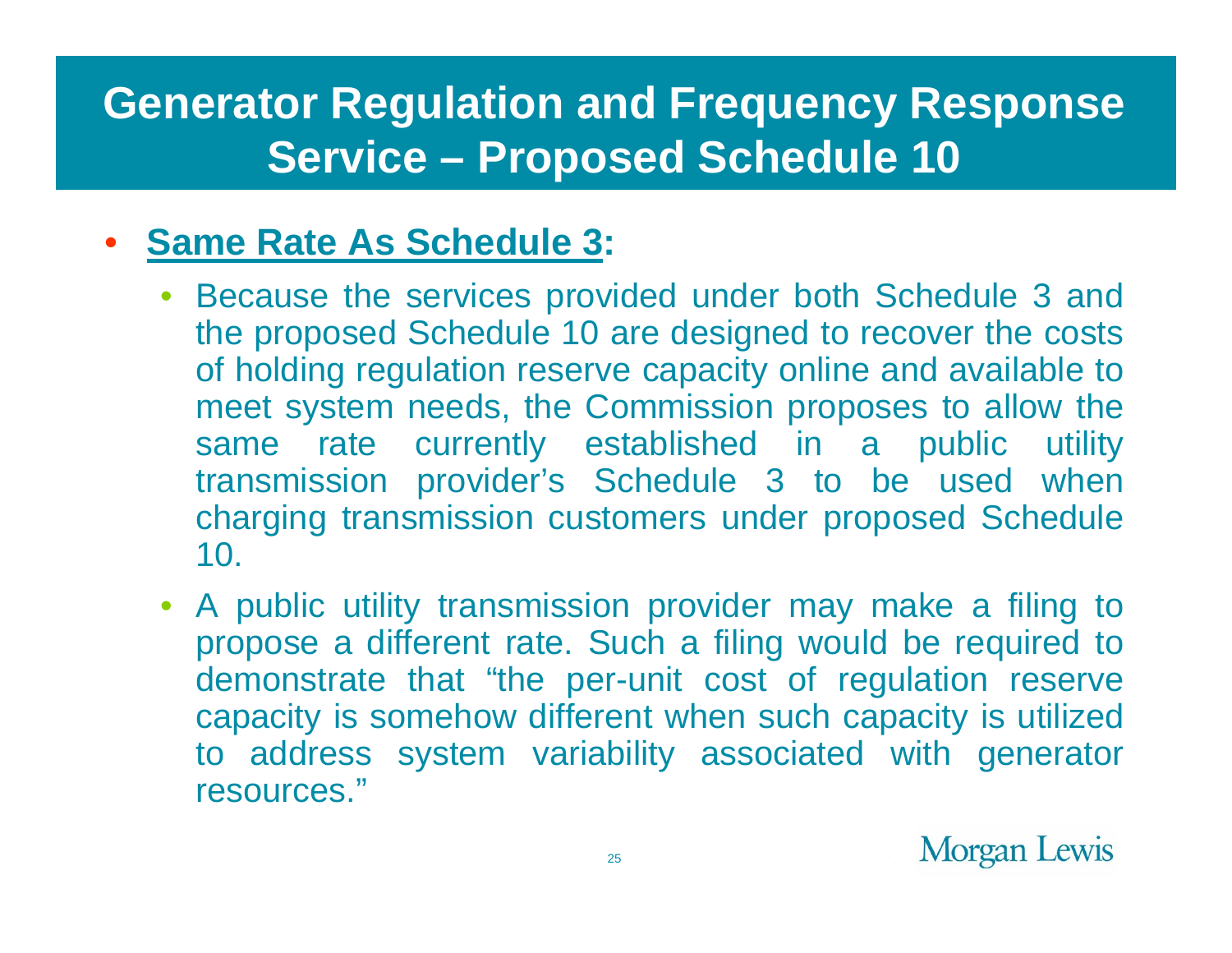#### **Generator Regulation and Frequency Response Service – VER Specific Rate**

• The Commission explained that where a subset of transmission customers "*causes a public utility transmission provider to procure a different per unit volume of regulation reserves than for other transmission customers*, public utility transmission providers may require that subset of transmission customers to purchase, or otherwise account for, a different volume of generator regulation reserves, commensurate with its relative impacts on the system."

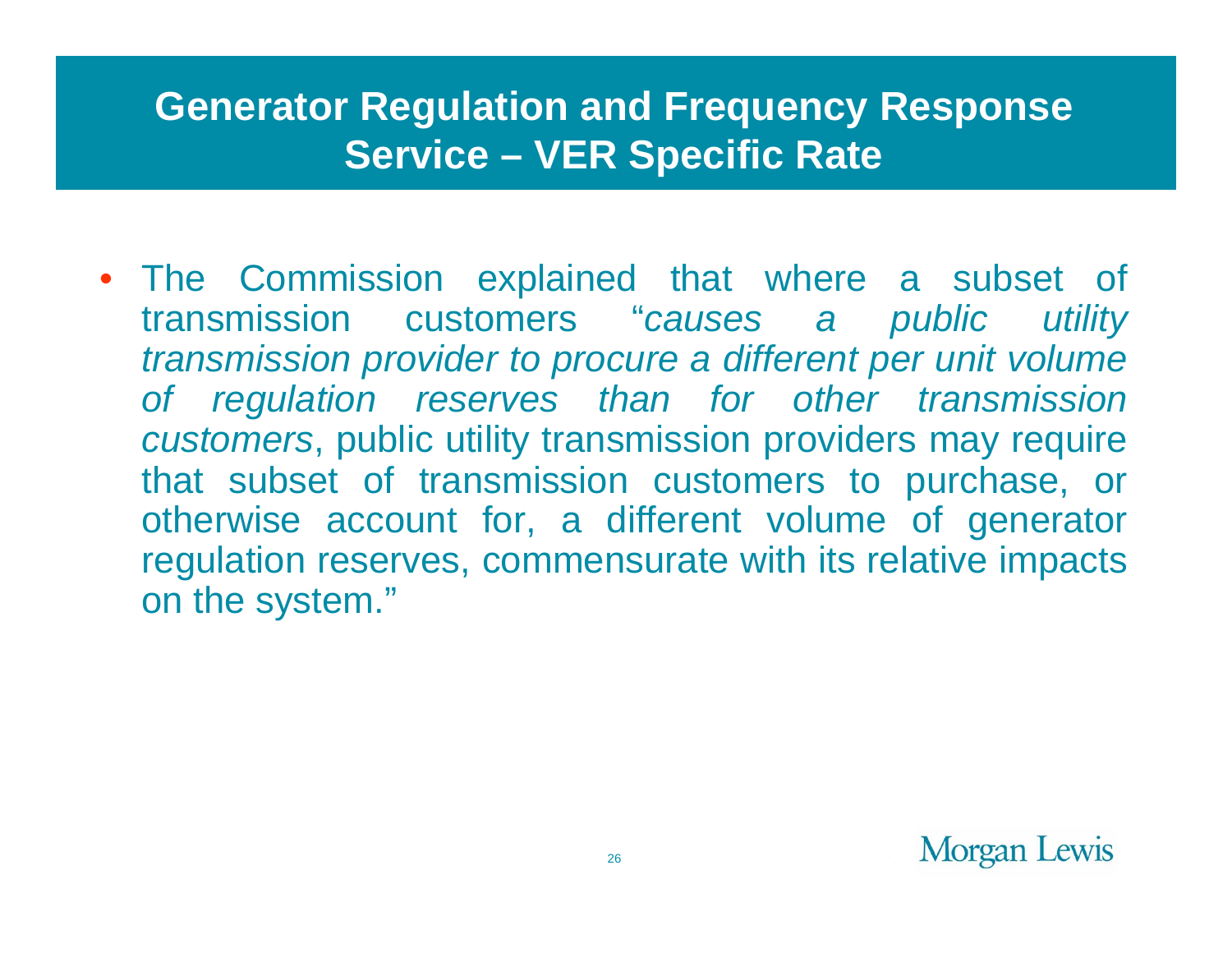## **Generator Regulation and Frequency Response Service – VER Specific Rate**

- A public utility transmission provider may require a transmission customer delivering energy from VERs to purchase (or otherwise account for) a different volume of generator regulation reserves than a traditional generation resource if the proposal can be justified by data proving that VERs impose a different per unit impact on overall system variability than traditional generating units.
- A public utility transmission provider cannot apply different volumes of generation regulation service to transmission customers delivering energy from VERs *without implementing both the intra-hour scheduling and power production forecasting also proposed in the VER NOPR*.

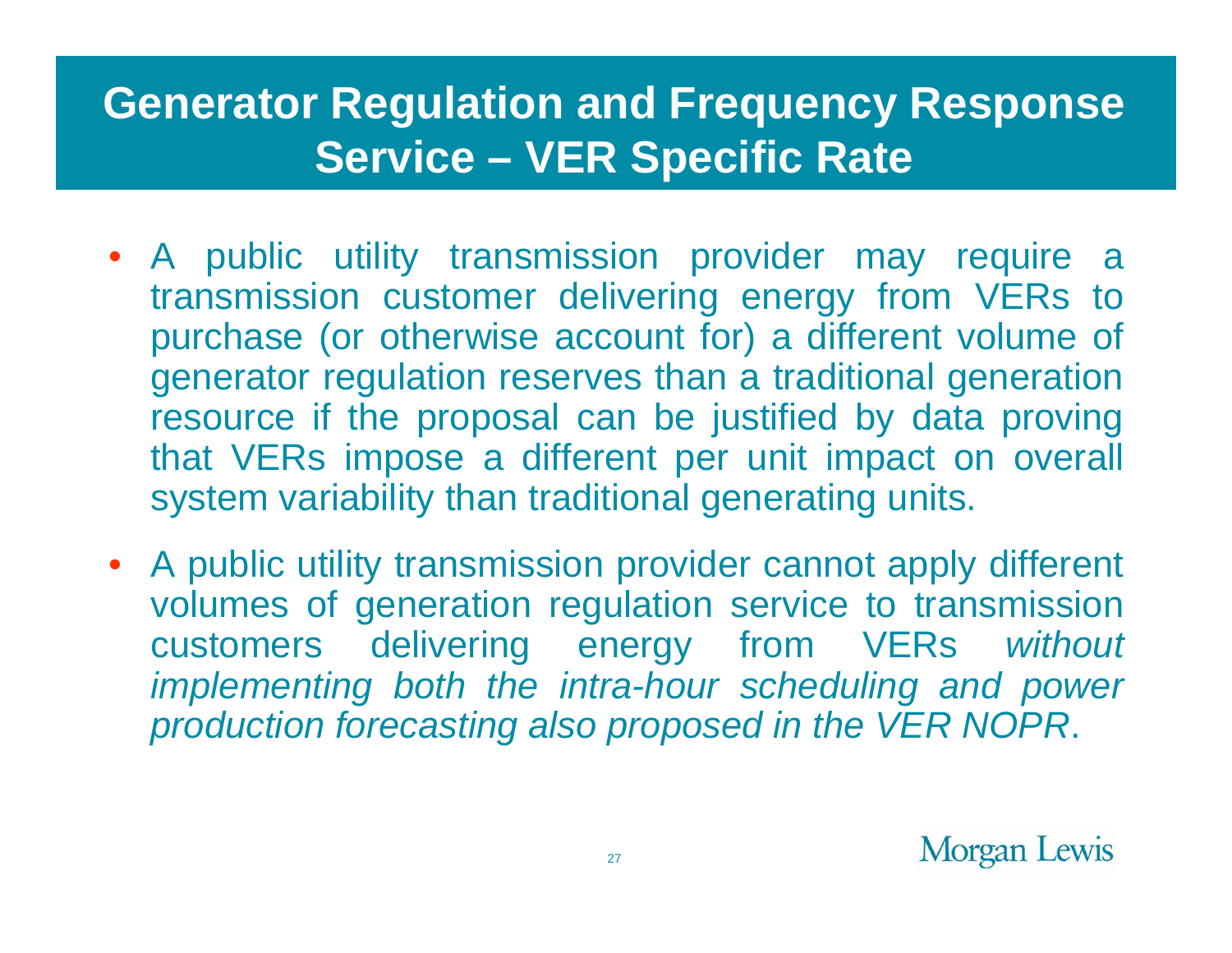#### **BUSINESS AND POLICY IMPLICATIONS OF FERC'S PROPOSALS**

- $\bullet$  **Does intra-hour scheduling merely turn a generation imbalance into a load imbalance?**
- $\bullet$  **What is power production forecasting and what data will be required?**
- **What should a utility do in the interim period if it wants to recover the cost of keeping capacity online and available to mitigate generation imbalances?**
- **How do you prove that VERS cause disproportionate costs on a power system?**
- $\bullet$ **How will the FERC address non-jurisdictional utilities?**
- **What is the likelihood that FERC will implement its proposals?**

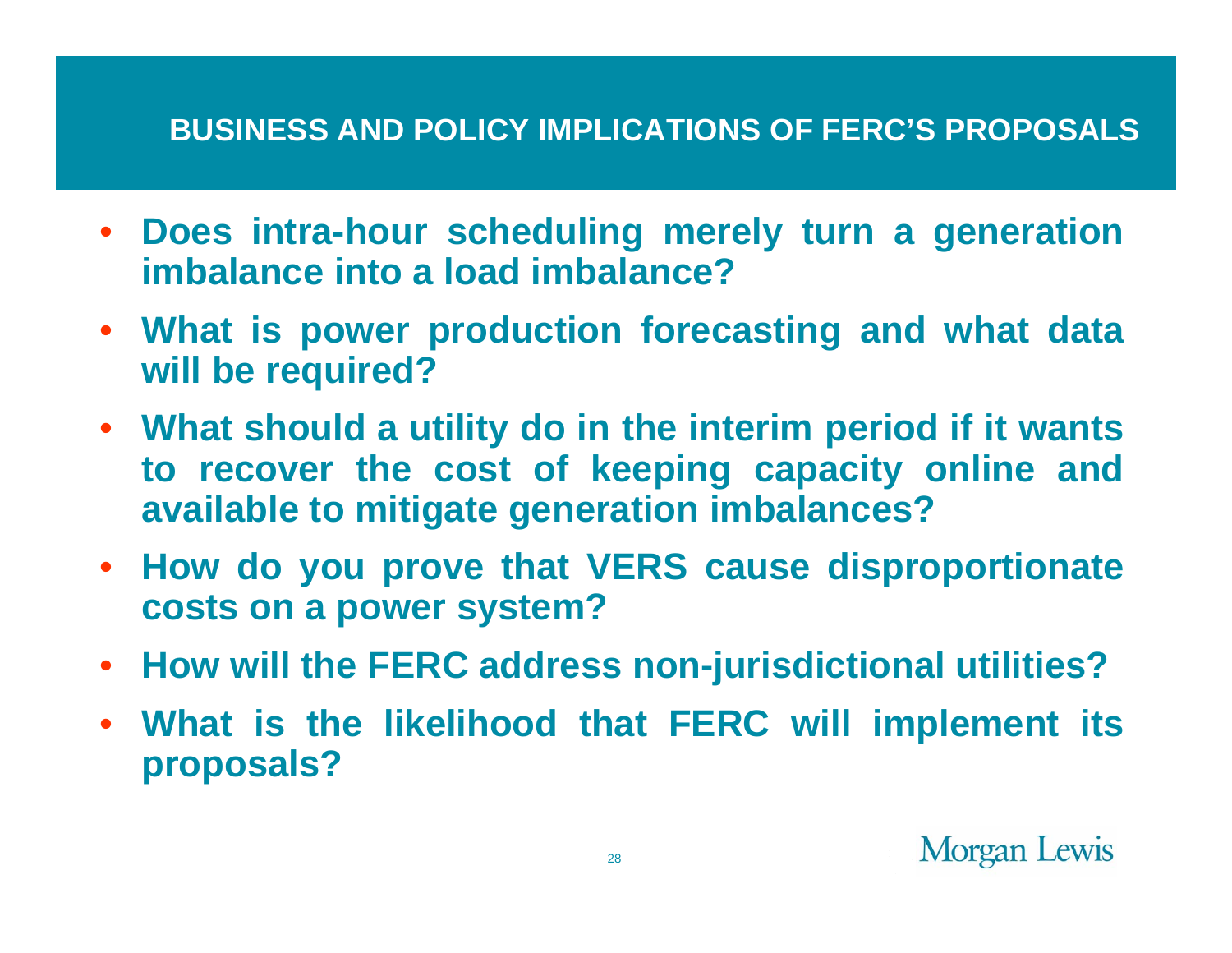

# **New York Bar CLE Credit: C1345.47**